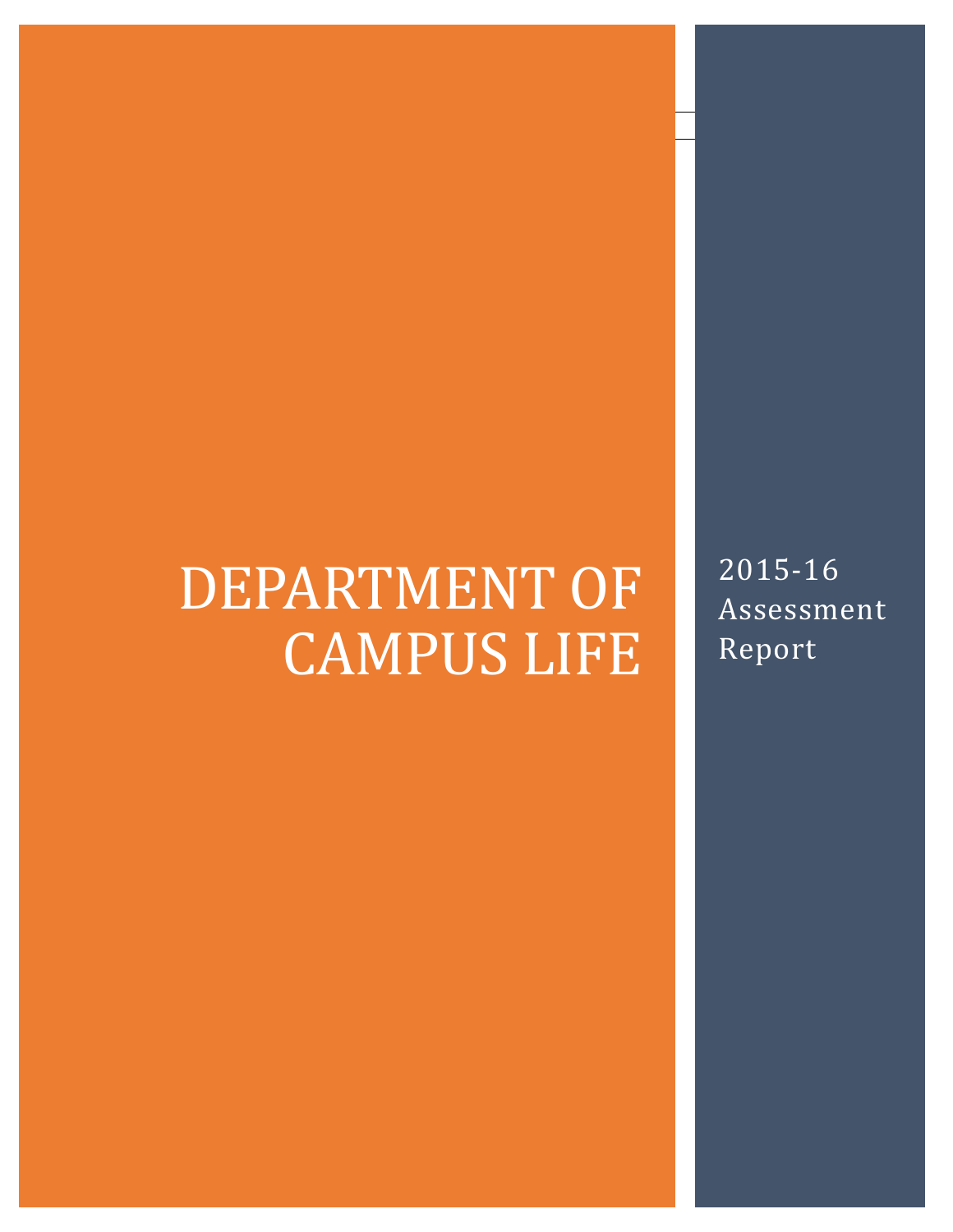

# **2015-16 Assessment Report**

# **Table of Contents**

| Department of Campus Life Mission                                         | $\overline{2}$ |
|---------------------------------------------------------------------------|----------------|
| Department of Campus Life Vision                                          | $\overline{2}$ |
| Department of Campus Life 2015-16 Goals                                   | $\overline{2}$ |
| Department of Campus Life Objectives,<br>Achievement Targets, and Results | $\overline{2}$ |
| Program Participation By Race                                             | 8              |
| Program Participation By Gender                                           | 8              |
| Program Participation by Traditional/<br>Non-Traditional Student Status   | 9              |
| Program Participation by Academic<br>Classification                       | 9              |
| Campus Life Faculty and Staff Engagement                                  | 10             |
| <b>Volunteerism Summary</b>                                               | 11             |
| <b>Campus Programs Summary</b>                                            | 13             |
| <b>Learning Outcomes Summary</b>                                          | 15             |
| Fraternity and Sorority Life Summary                                      | 16             |
| <b>Campus Life Points of Pride</b>                                        | 19             |
| Presentations<br>Committee Involvement<br>Accolades                       | 19<br>20<br>21 |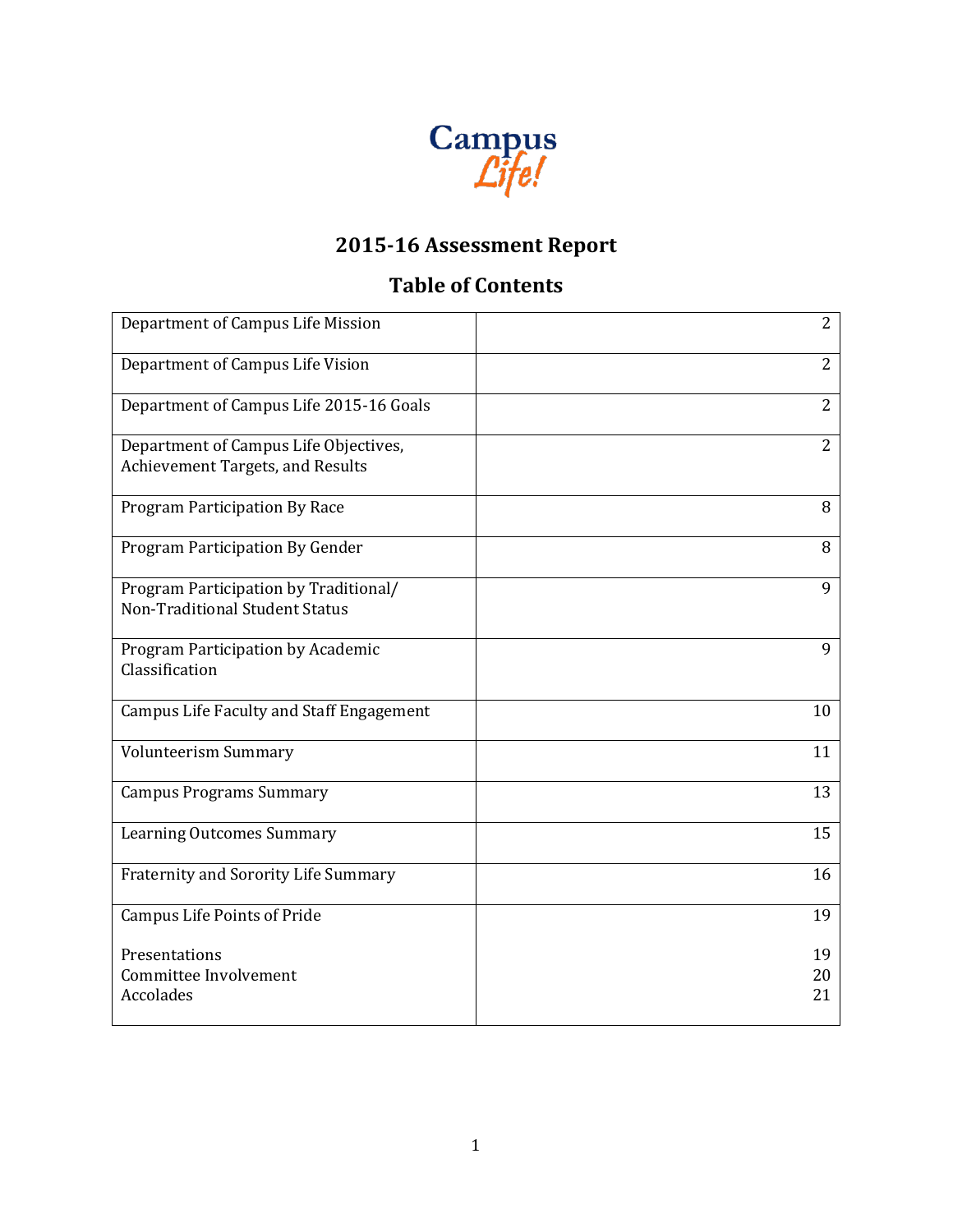# **Department of Campus Life and Student Activities Center**

#### **Mission:**

The Department of Campus Life provides opportunities for students to learn how to become productive citizens in the global world by engaging them in educational, multicultural, service-based, and social experiences.

## **Vision:**

The Department of Campus Life will become nationally recognized for initiatives, programs, and services designed to enhance the student collegiate experience.

#### **2015-16 Overarching Goals:**

- A. Engage students actively in community and civic engagement activities.
- B. Provide structured student growth and development opportunities for student leaders.
- C. Effectively use technology to enhance programming and student development.
- D. Increase facility usage by internal and external clients.

## **Our Objectives, Achievement Targets, and Results:**

A. Engage students actively in community and civic engagement activities.

*Objective 1:* Provide students with specific opportunities to engage in service initiatives with the city of Morrow.

*Achievement Target:* Identify at least two opportunities for students to engage with the Morrow community through beautification projects or other community initiatives.

*Results and Status:* The Department of Campus Life organized two service projects in the city of Morrow. Specifically, for the Dr. Martin Luther King Jr. 2016 Day of Service, 90 Clayton State students, faculty, staff, and community members landscaped and beautified the community garden adjacent to campus. Volunteers repainted the pedestrian tunnel and parking deck; removed debris from garden area; and prepped garden beds. Collectively, the volunteers completed approximately 360 service hours.

Further, the Department of Campus Life reinstituted the local Alternative Spring Break (ASB) program where 20 students and five (5) faculty/staff members engaged in local service projects in the surrounding area to address immediate needs. Volunteers served over 400 hours at five (5) prominent non-profit organizations, including The Calvin Center in Hampton, GA; Med Share in Decatur, GA; Habitat for Humanity in Stockbridge, GA; Books for Africa in Atlanta, GA; and Reynolds Nature Preserve in Morrow, GA. Each of these organizations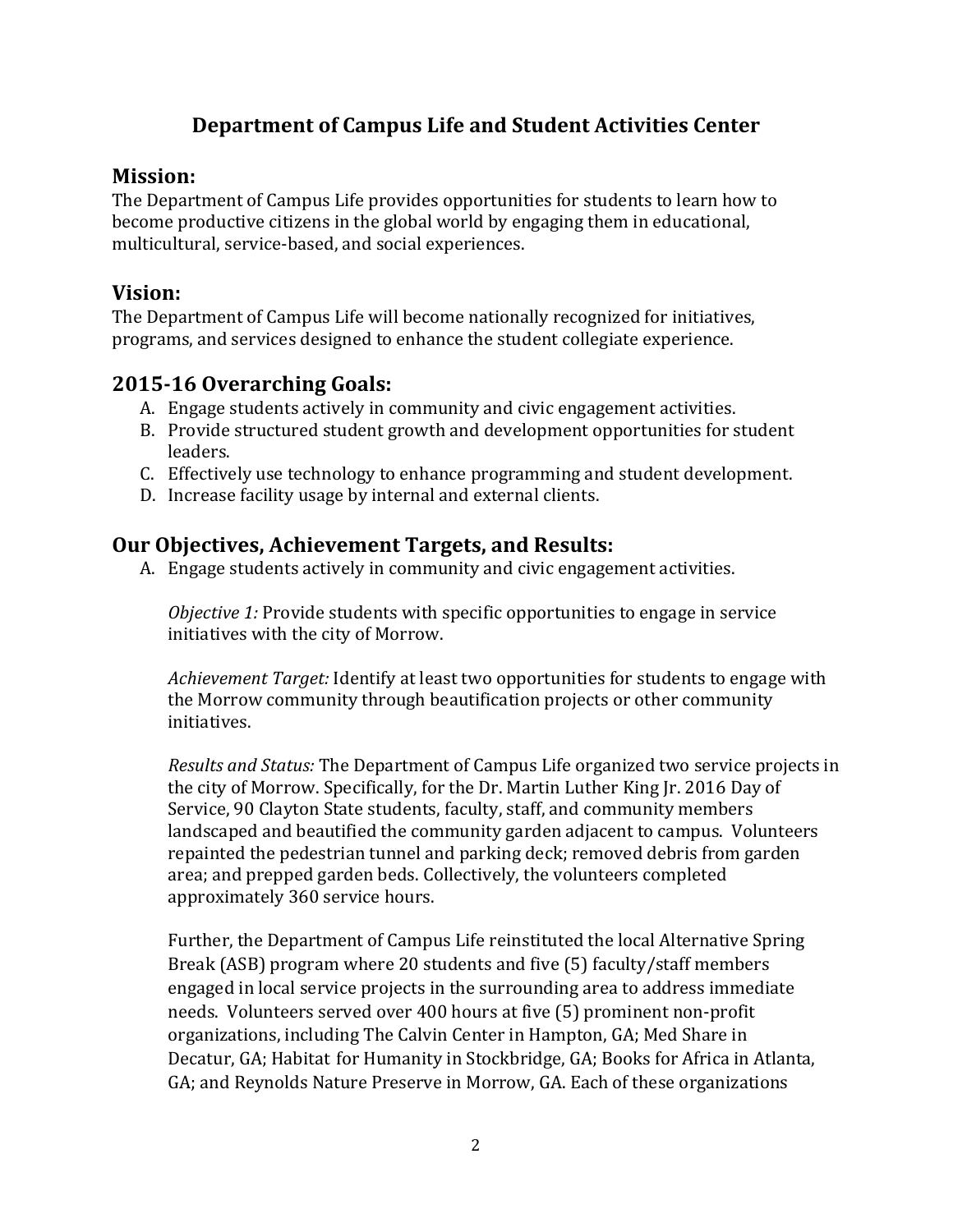allowed participants to make a positive impact on the community at the local, national and global level.

*Objective 2:* Increase the number of students who use Volgistics to document their community service hours*.*

*Achievement Target:* 5% increase from FY15 year in students logging their community service hours in Volgistics.

*Results and Status:* Eighty new registrants entered **1,624** hours into the Volgistics System for the 2015-16 academic year. Although the total number of new registrants decreased from the 2014-15 academic year (**359** students registered during this time period for a total of **715** volunteer hours), the total number of volunteer hours increased by over 100%. Unfortunately, the Department of Campus Life reached their volunteer profile capacity of 1000 with Volgistics management software; this profile cap possibly contributed to the decrease in new registrants.



#### B. Provide structured student growth and development opportunities for student leaders.

*Objective 1:* Adapt an assessment tool that measures student learning though means other than student self-report*.*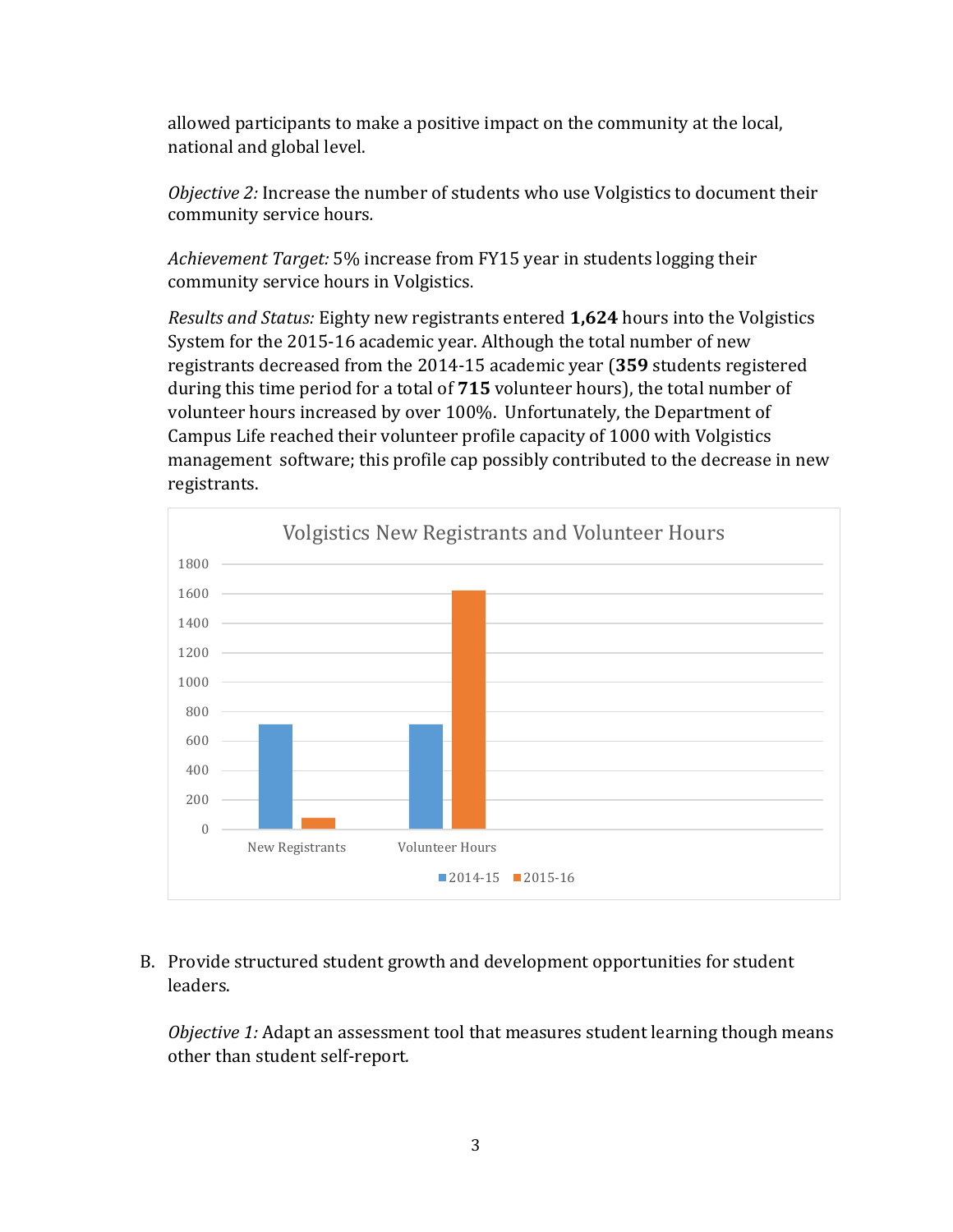*Achievement Target:* Collection of supporting evidence of student learning beyond specific program learning outcomes and within the department identified outcome domains.

*Results and Status:* The Department of Campus Life programmatic team created and piloted a Student Leader Rubric to help students, involved in student organizations, enhance their leadership skill set. Through the Student Leader Rubric evaluation process, students became more cognizant of their leadership strengths and areas of improvement as well as identified personal and professional goals to foster self-improvement. The Student Leader Rubric focused on the following developmental domains: communication, critical thinking, diversity, ethical leadership, interpersonal skills, fiscal responsibility, leadership development, and social responsibility. This evaluation process involved the student leader measuring their performance in the aforementioned areas in addition to their Campus Life Advisor providing an outside perspective regarding their performance. After considering both perspectives, the student leader and Campus Life Advisor reached a consensus regarding the rating of novice, intermediate, or advanced. Prior to next academic term, the Department of Campus Life will modify the rubric based on feedback from student leaders and advisors; in addition, hope to continue using this tool.

To further document student learning, members of the Campus Life team utilized a variety of data collection tools, including tests, surveys, and one-minute assessments. For example, the Associate Director created a pre-test and post-test consisting of multiple choice and open-ended questions for the Safe Space Program; the Associate Director reviewed the pre-test and post-test scores to track learning. Additionally, many members of the Campus Life team instituted the one-minute paper assessment for the Service-Learning Institute, AmeriCorps Service Cinema, and Dr. Martin Luther King Jr. Day of Service; this data collection tool provided participants with an opportunity to reflect on what they have learned while utilizing critical thinking to process the skills they have practiced or the information they have taken in. This assessment also provided valuable feedback to staff regarding the effectiveness of the teaching / learning.

*Objective 2:* Identify other campus resources that can assist with obtaining and analyzing data that demonstrates student learning and the outcomes of student involvement.

*Achievement Target:* Connect with Institutional Research, Advising, and the Center for Instructional Development to determine what data is available for collection and how to use it to support student activities and development opportunities.

*Results and Status:* The Director of Campus Life and the Student Activities Center served on a data collection taskforce for fall and spring semesters; this committee considered the comprehensive needs for data collection of all institutional units and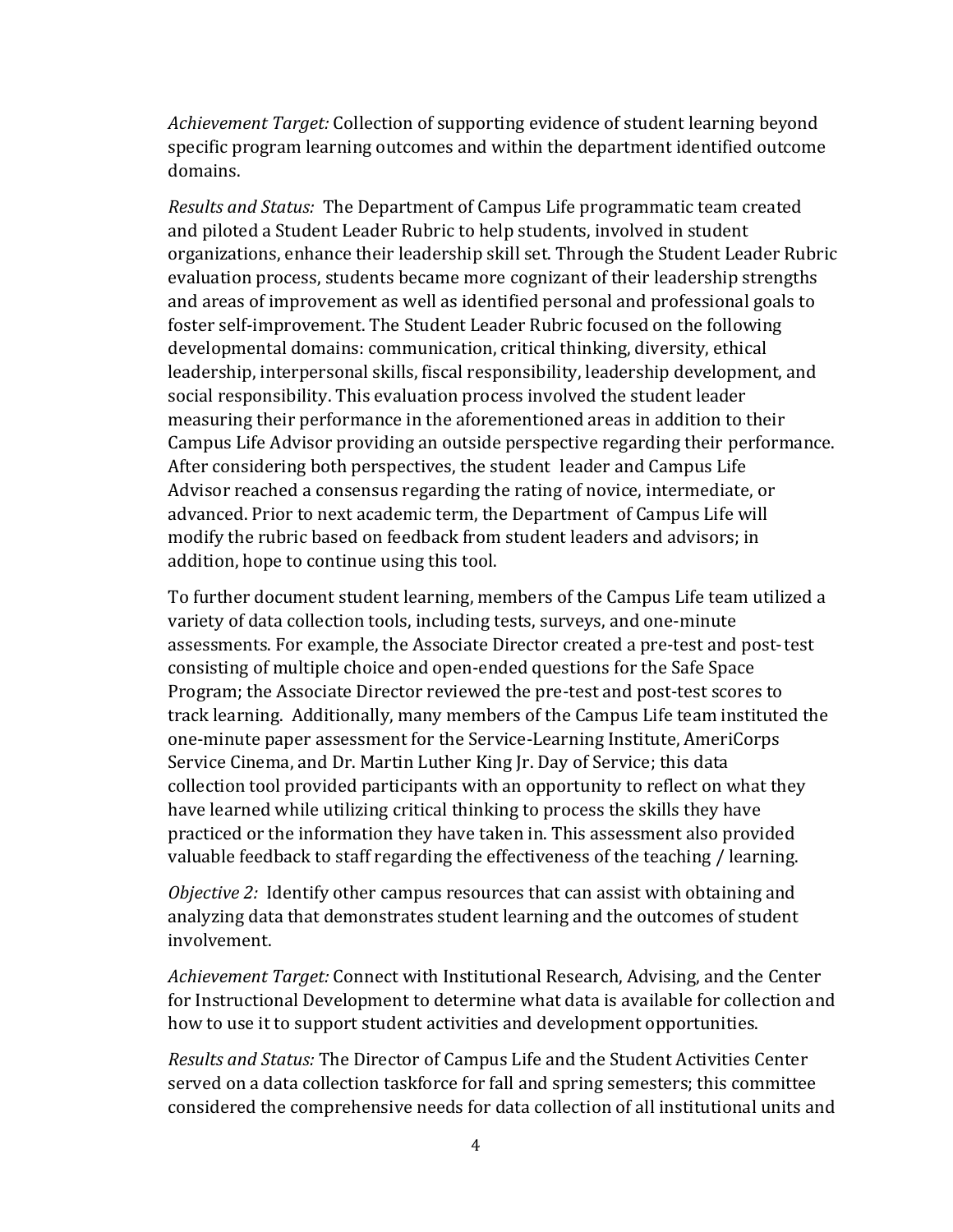worked to determine a software or data management system that would be most appropriate to collect student success data. The committee concluded that there was no comprehensive software that could accommodate all needs, specifically the needs of Campus Life and other Division of Student Affairs' departments to include student participation in co-curricular and extra-curricular opportunities, attendance at various events, and service in leadership positions. The committee presented its findings in January 2016.

Campus Life attended several demonstrations of Academic Advising software programs that had potential to meet our data collection needs. This included an Ellucian Pilot demonstration on January 28 and a Student Success Collaborative demonstration on December 3 and March 23.

Campus Life participated in a brainstorming meeting held on March 28 to determine what data departments were already collecting to quantify student retention and persistence. The Center for Academic Success is leading this effort and work in this area will continue through the 2016-17 academic year.

Additionally, the Department of Campus Life had discussions with Information Technology Services and Instructional Development to determine the availability of programs currently used to collect data on campus. Resulting from these discussions, the Director of Campus Life and Student Activities Center has been provided with additional access to Banner modules that allow for student group designation to run academic reports on our students who are involved. Similarly, the Office of Advising has granted Campus Life access to create student groupings in the SSC software to monitor the academic progress of our student leaders. Lastly, the Center for Instructional Development assisted with the design of an assessment tool to capture the student experience with Campus Life. Campus Life and the Center for Instructional Development reviewed several institutional assessments to determine if the information currently collected speaks to the work done in our office. The Center for Instructional Development will continue to review assessments other entities are using to assist with our data collection needs.

#### *Objective 3: Track and document collaborative efforts among student organizations*

*Achievement Target:* Report on at least ten collaborations sponsored by student organizations during the FY16 program.

*Results and Status:* For the 2015-16 academic term, student organizations with various mission statements collaborated for a total of 15 educational and sociallybased programs. Some of the collaborations were as follows: All I See are Letters and Colors sponsored by Diversity Educational Experiences for Peers (D.E.E.P.) Educators and the Fraternity and Sorority Council; The Habitat Build Party sponsored by The Campus Events Council and The Clayton State Chapter of Habitat for Humanity; "DSTurbia" sponsored by Delta Sigma Theta Sorority, Inc. and the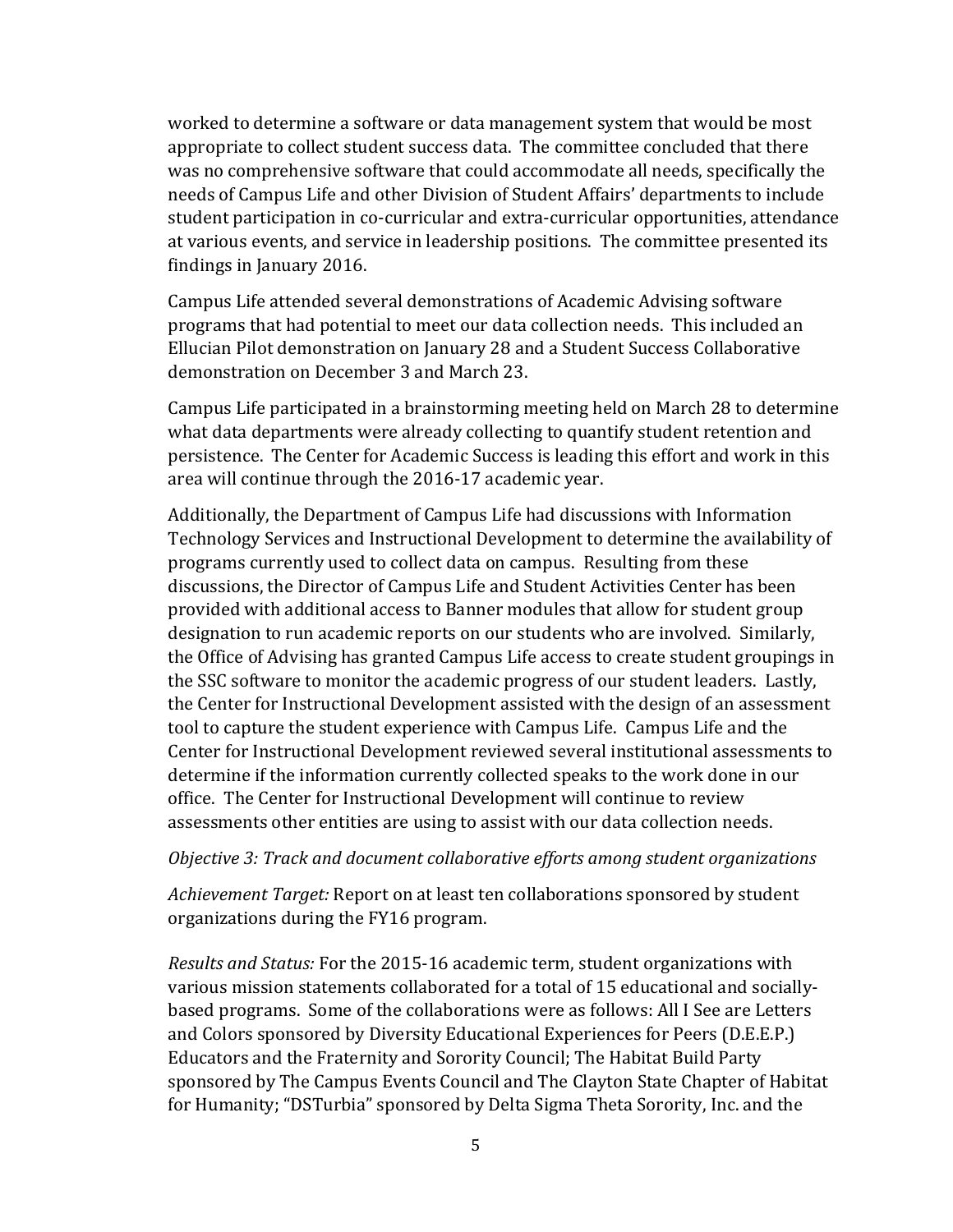Counseling and Psychological Services (CAPS) Office; Phirst Watch sponsored by Alpha Phi Alpha Fraternity, Inc. and Campus Events Council; Hoops for Charity sponsored by AmeriCorps and 13 student organizations; Lochtober Fest sponsored by Campus Events Council, Fraternity and Sorority Council, and Student Government Association; Black Love sponsored by the Clayton State Chapter of National Association for the Advancement of Colored People (NAACP) and Student African American Brotherhood (S.A.A.B.); The BIG Thank You Project sponsored by the Council of Student Organization Leaders (CSOL); The Perfect Guy sponsored by Alpha Kappa Lambda Fraternity and Zeta Phi Beta Sorority, Inc.; Bedroom Boom sponsored by Delta Sigma Theta Sorority, Inc., and Kappa Alpha Psi Fraternity, Inc.; Vagina Monologues sponsored by Organizing Women for Lifelong Success (OWLS), S.A.A.B., Beauty and Brains, Always Keep Thinking, NAACP, Interdisciplinary Studies, and Women's Gender Studies; Stop the Violence, Break the Silence sponsored by Mock Trial, Beauty and Brains, D.E.E.P. Peer Educators, and S.A.A.B.; Take Back the Night sponsored by OWLS and CAPS; Spring Career Panel sponsored by Society of Human Resources Management and Career Services; and Wellness Wednesdays sponsored by OWLS and Beauty and Brains.

C. Effectively use technology to enhance programming and student development.

*Objective 1*: Increase online presence to market programs and record student responses and attitudes towards programs.

*Achievement Target*: Post at least 10 times each semester on at least one social media outlet.

*Results and Status*: The Department of Campus Life posted bi-weekly, twice a week, to one of its many social media sites, including Facebook, Twitter, and YouTube.

On average, Campus Life recorded at least one post per week and the Student Activities Center saw similar numbers (slightly fewer for events not hosted in the SAC). Moreover, Campus Life's Twitter and Facebook pages only saw an increase of about 50 and 35 new followers respectively, while the Student Activities Center saw an increase of about 172 Facebook followers. The Department of Campus Life's YouTube channel has 106 subscribers and many of the videos post have 100+ views.

D. Increase facility usage by internal and external clients.

*Objective 1***:** Generate \$75,000 in revenue through facility rentals

*Achievement Target***:** Achieve revenue of at least \$75,000 or more during the FY16 fiscal year through rentals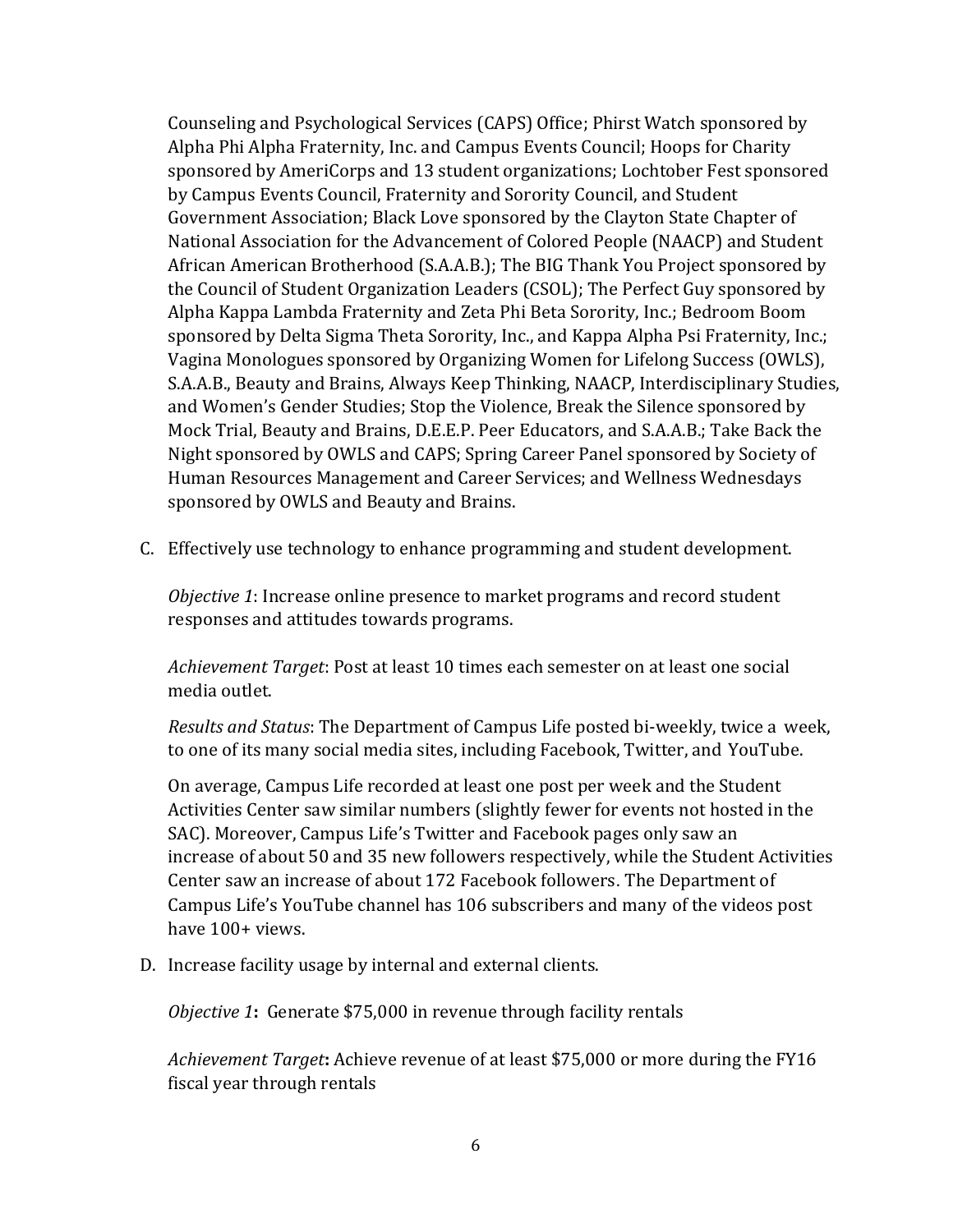*Results and Status*: The SAC has generated approximately \$70, 112. 50 in facility paid rentals and \$38, 425.00 in in-kind donations for a grand total of **\$108,537.50.**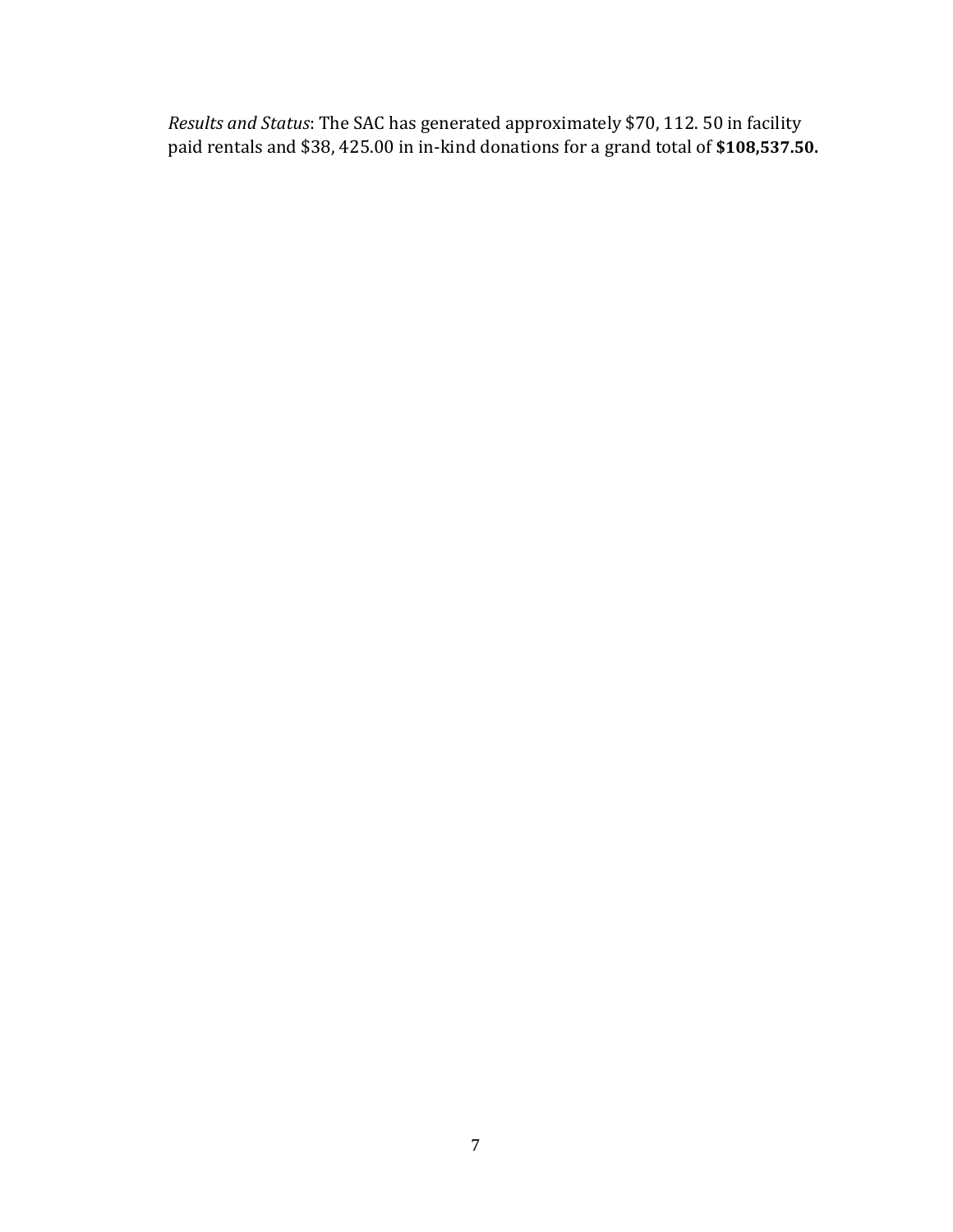

**Participation in 2015-16 Campus Life Programs by Race**

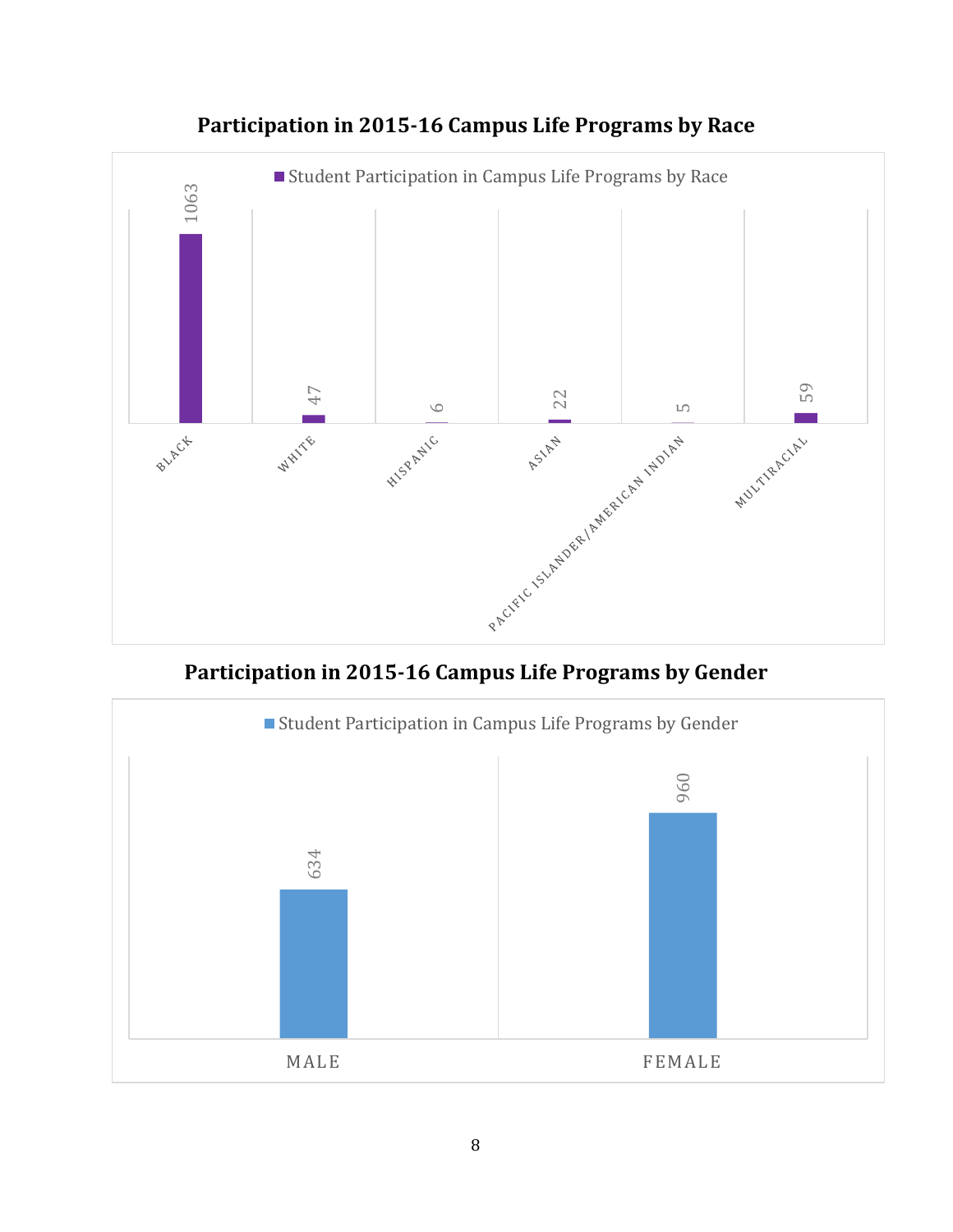# **Participation in 2015-16 Campus Life Programs by Traditional/ Non-Traditional Status**



# **Participation in 2015-16 Campus Life Programs by Academic Classification**

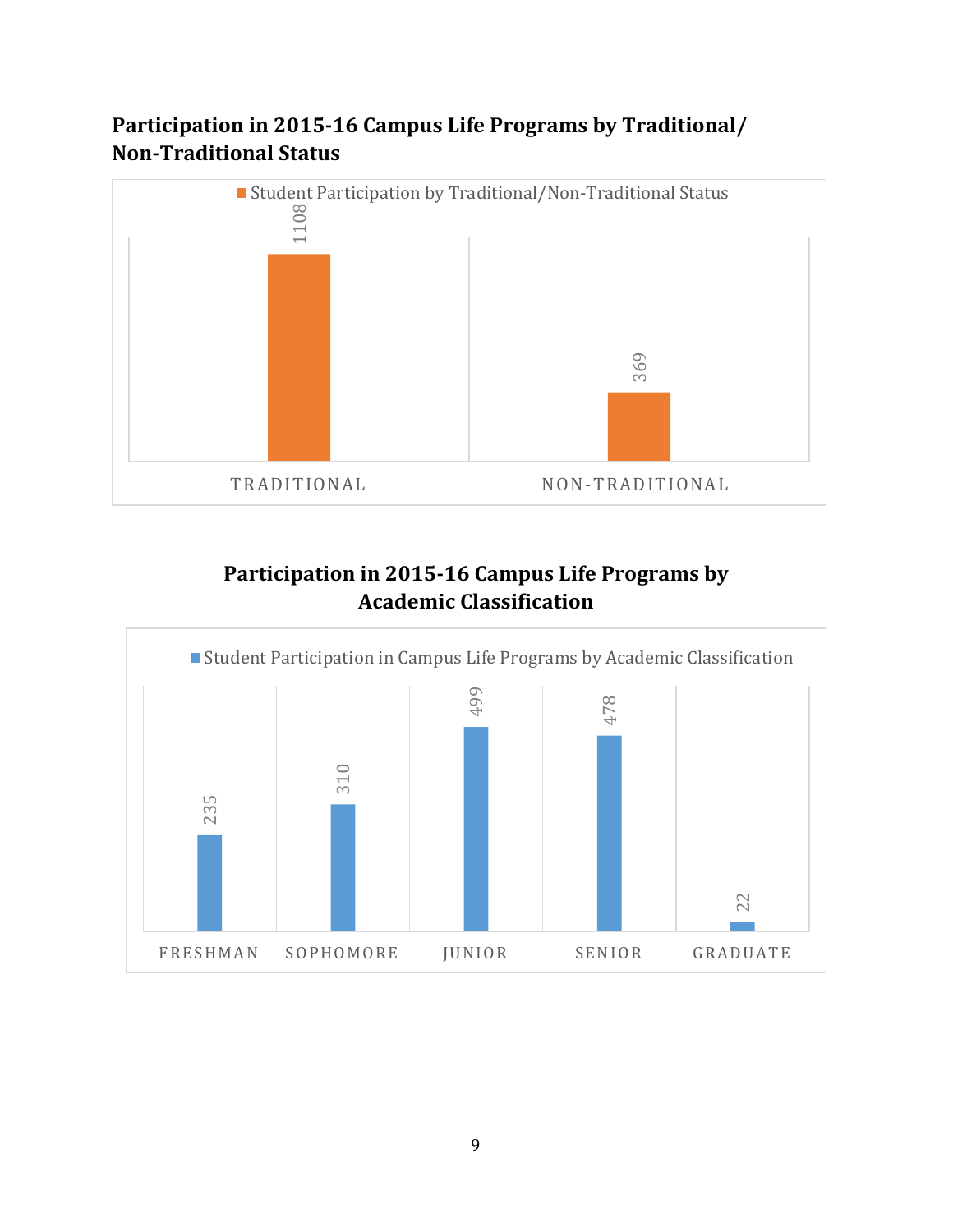## **Faculty and Staff Engagement**



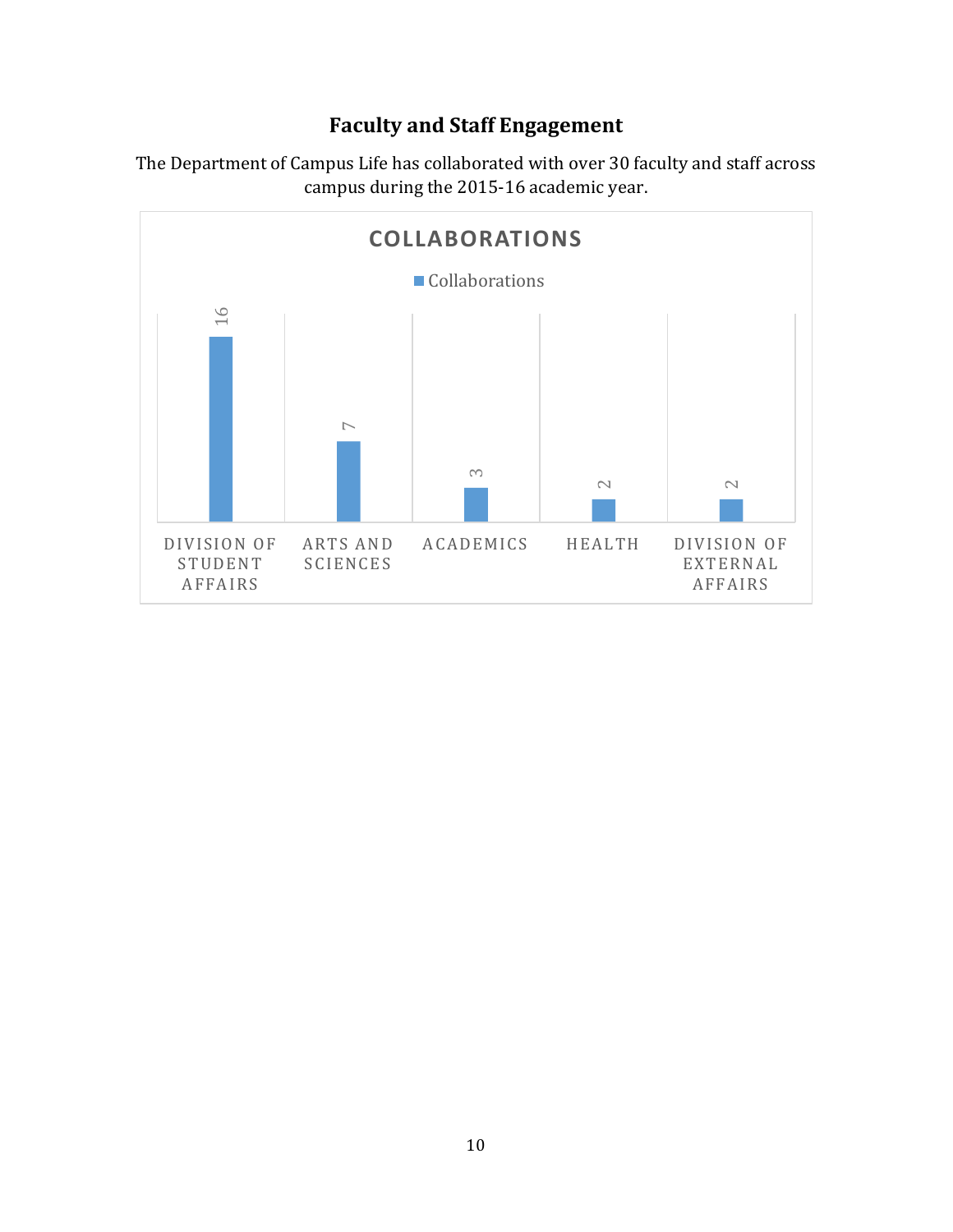## **Volunteerism**

During the **2014-15** academic year, **496** students created Volgistics accounts whereas in **2015-16**, **69** students established accounts. Campus Life reached membership capacity with the Volgistics system resulting in a decline in registrants.



From August 1, 2015 to Spring 2016, students logged **1,624** hours whereas during the

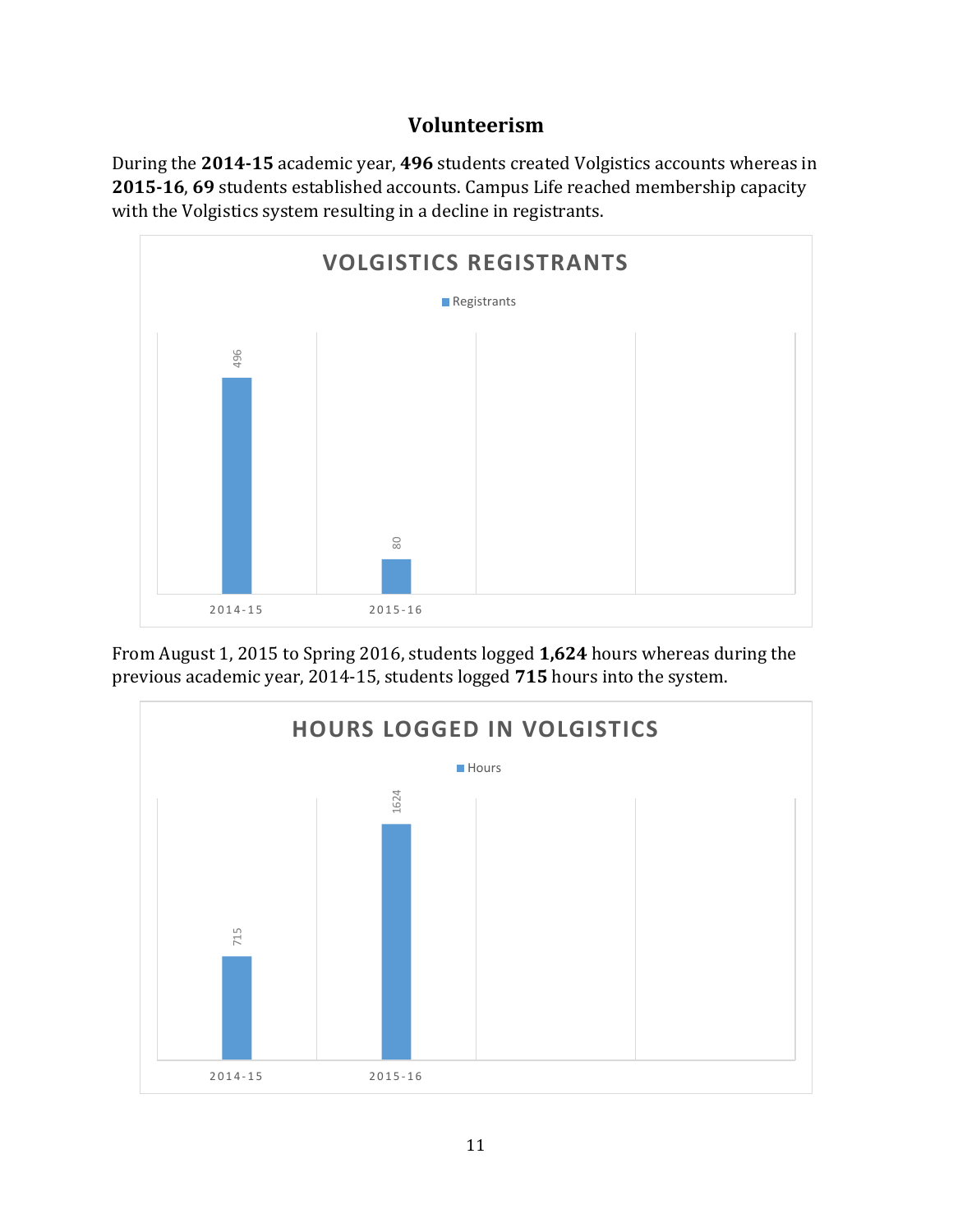# **AmeriCorps Service Program Highlights**

| Total number of AmeriCorps Service        | 22, 275.50 |
|-------------------------------------------|------------|
| Hours:                                    |            |
| Total number of Service Projects:         |            |
|                                           |            |
| Total number of Corps Members:            | 28         |
|                                           |            |
| Total Number of Non-AmeriCorps            | 214        |
| Members that Assisted with AmeriCorps     |            |
| <b>Volunteer Projects:</b>                |            |
| Total Number of Service Hours Provided by | 874        |
| Non-AmeriCorps Members:                   |            |

- Twenty-eight AmeriCorps members tutored at four (4) Clayton County high schools, including Jonesboro, Forest Park, Morrow, and Mount Zion.
- Hosted the Student Leadership and College Preparation Conference with 24 participants.
- Managed the Lifting Inspiration Future Excellence (L.I.F.E.) Changing with the Corps Mentoring Program with 35 mentees and 28 mentors.
- Facilitated Domestic Violence Candlelight Vigil in collaboration with SecurUsHouse and Clayton County Sheriff's Department. A total of 82 individuals participated in this program.
- Facilitated AmeriCorps Service Cinema: Sports Role in the Community in collaboration with Morrow High School's basketball team. A total of 42 individuals participated in this program.
- Eight (8) AmeriCorps members and three (3) Clayton State students volunteered at the Morrow Halloween Festival.
- Two (2) AmeriCorps members and one (1) Clayton State student volunteered at the Morrow Christmas Festival.
- Twelve (12) AmeriCorps members volunteered at the Krystal Williams Foundation Black and White Ball.
- Coordinated the inaugural Hoops for Charity event in collaboration with 11 student organizations.
- Twenty-five (25) AmeriCorps members and 45 Clayton State students volunteered at Clayton County's Relay for Life event.
- Recipient of Clayton State University's 2016 'Making Things Better Award' for Organizations
- Seven (7) AmeriCorps members received the President's Volunteer Service Award: 1 Gold, 1 Silver, and 5 Bronze
- $\bullet$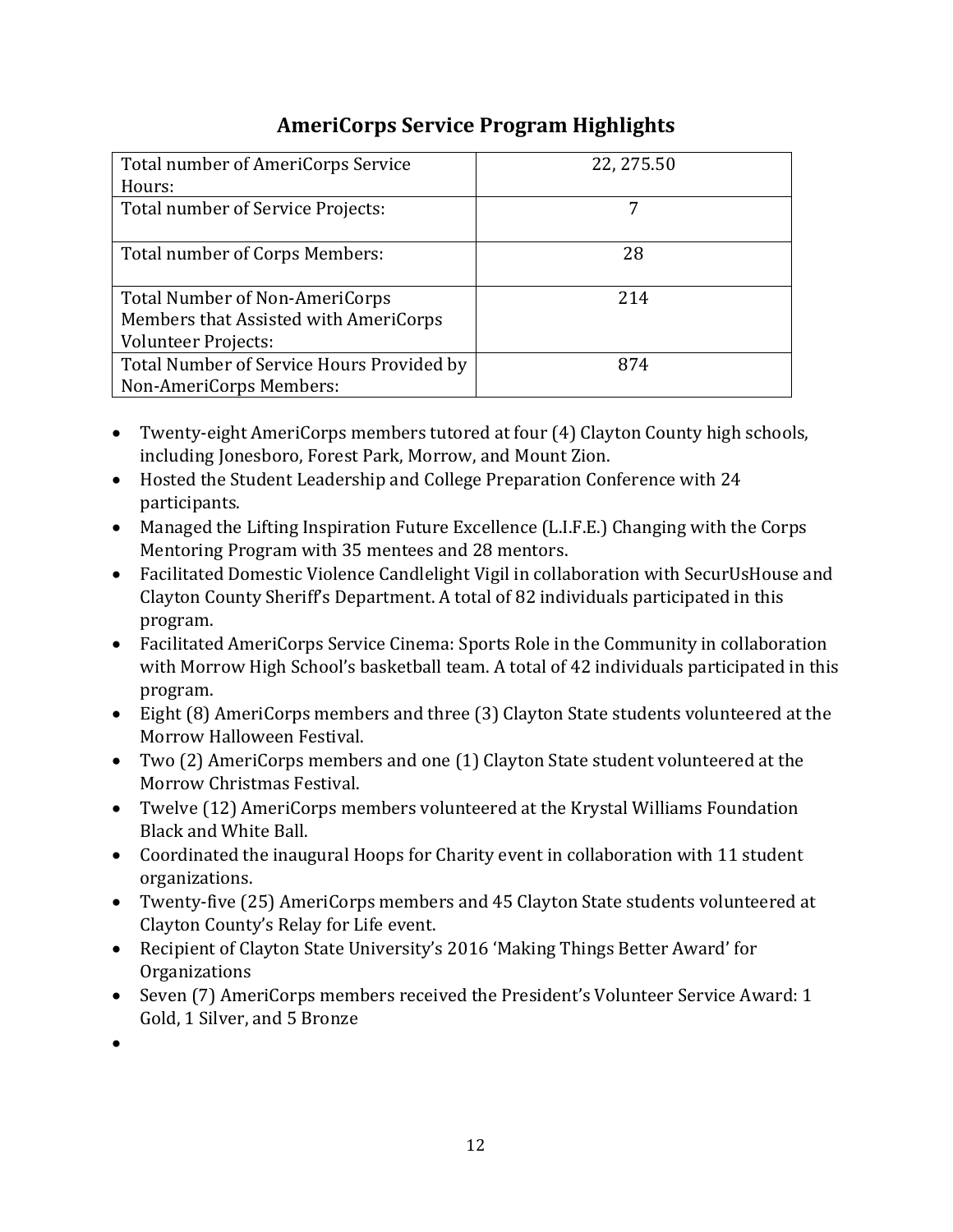# **Campus Life Program Summary: Fall 2015 – Spring 2016**

|                                                                   |                 | <b>Attendance</b> |                | <b>Race/Ethnicity</b> |                | <b>Classification</b> |                |                |                |                |                | Gender         |              |                |                |                |                |                |
|-------------------------------------------------------------------|-----------------|-------------------|----------------|-----------------------|----------------|-----------------------|----------------|----------------|----------------|----------------|----------------|----------------|--------------|----------------|----------------|----------------|----------------|----------------|
| Program                                                           | <b>Total</b>    | T                 | <b>NT</b>      | <b>BK</b>             | W              | H/L                   | AS             | ${\bf AI}$     | M              | D              | FR             | <b>SO</b>      | <b>JR</b>    | <b>SR</b>      | <b>GR</b>      | F              | M              | TR             |
| <b>AC Service Cinema-</b><br>Alzheimer's                          | 84              | 69                | 8              | 73                    | $\mathbf{0}$   | $\Omega$              | $\mathbf{0}$   | 3              | 8              | $\mathbf{0}$   | 21             | 18             | 17           | 20             | $\mathbf{1}$   | 66             | 18             | $\overline{0}$ |
| <b>AC Service Cinema-</b>                                         | $\overline{36}$ | 33                | $\mathbf{0}$   | 32                    | $\overline{0}$ | $\overline{0}$        | $\mathbf{0}$   | $\overline{0}$ | $\overline{4}$ | $\overline{0}$ | 9              | $\overline{7}$ | 10           | $\overline{7}$ | $\Omega$       | 23             | 13             | $\mathbf{0}$   |
| Autism<br>AC Service Cinema-<br>Domestic Violence                 | 82              | 75                | $\tau$         | 70                    | $\tau$         | $\overline{0}$        | $\mathbf{1}$   | $\overline{0}$ | $\overline{4}$ | $\overline{0}$ | 17             | 20             | 20           | 26             | $\Omega$       | 47             | 17             | $\overline{0}$ |
| <b>AC Service Cinema-</b><br>Gentrification                       | 60              | 53                | $\tau$         | 55                    | $\mathbf{1}$   | $\Omega$              | $\overline{4}$ | $\Omega$       | $\Omega$       | $\overline{0}$ | 6              | 13             | 22           | 18             | $\mathbf{1}$   | 44             | 16             | $\overline{0}$ |
| <b>AC Service Cinema-</b><br>Role of Sport                        | 42              | 40                | $\overline{2}$ | 38                    | $\overline{0}$ | $\overline{0}$        | $\mathbf{0}$   | $\overline{0}$ | 3              | $\mathbf{0}$   | $\overline{7}$ | 11             | 14           | 6              | $\mathbf{0}$   | 16             | $\overline{4}$ | $\overline{0}$ |
| <b>AC Service Cinema-</b><br><b>Storied Streets</b>               | 44              | 38                | 6              | 41                    | $\mathbf{1}$   | $\Omega$              | $\overline{2}$ | $\Omega$       | $\Omega$       | $\overline{0}$ | $\mathbf{1}$   | 10             | 14           | 19             | $\Omega$       | 33             | 11             | $\overline{0}$ |
| <b>Alternative Spring</b><br><b>Break</b>                         | 20              | 18                | $\overline{2}$ | 19                    | $\overline{0}$ | $\overline{0}$        | $\theta$       | $\overline{0}$ | $\overline{0}$ | $\mathbf{0}$   | $\tau$         | $\overline{4}$ | 5            | $\overline{4}$ | $\Omega$       | 10             | 10             | $\overline{0}$ |
| February 2016<br>Service Project                                  | 36              | 25                | $\mathbf{0}$   | 36                    | $\mathbf{0}$   | $\Omega$              | $\mathbf{0}$   | $\overline{0}$ | $\mathbf{0}$   | $\mathbf{0}$   | $\mathbf{1}$   | $\mathbf{0}$   | 20           | 26             | $\mathbf{0}$   | 22             | 14             | $\overline{0}$ |
| Culture Shock                                                     | 124             | 110               | 14             | 90                    | 11             | $\overline{0}$        | 6              | $\mathbf{1}$   | 6              | $\overline{0}$ | 22             | 35             | 34           | 29             | $\overline{4}$ | 78             | 46             | $\overline{0}$ |
| Diversity<br>Conference*                                          | 118             | 94                | 24             | 76                    | 3              | $\overline{0}$        | $\overline{2}$ | $\mathbf{0}$   | 8              | 6              | 21             | 15             | 37           | 45             | $\Omega$       | 19             | 94             | $\overline{0}$ |
| Fall Student Safe<br><b>Space Training</b>                        | 98              | $\Omega$          | $\mathbf{0}$   | $\theta$              | $\mathbf{0}$   | $\overline{0}$        | $\mathbf{0}$   | $\overline{0}$ | $\overline{0}$ | $\mathfrak{2}$ | 26             | 17             | 30           | 18             | $\overline{2}$ | $\mathbf{0}$   | $\overline{0}$ | $\overline{0}$ |
| <b>Hoops</b> for Charity                                          | 194             | 149               | 16             | 126                   | 8              | $\overline{2}$        | 5              | $\overline{0}$ | 12             | $\mathbf{0}$   | 11             | 21             | 52           | 62             | $\mathbf{Q}$   | 118            | 76             | $\overline{0}$ |
| <b>Hot Chopics</b>                                                | 24              | 21                | 3              | 19                    | $\overline{4}$ | 2                     | $\overline{2}$ | $\overline{0}$ | $\mathbf{1}$   | $\overline{0}$ | $\overline{4}$ | $\tau$         | 9            | $\overline{4}$ | $\mathbf{0}$   | 12             | 12             | $\overline{0}$ |
| <b>ILAP-Fall</b>                                                  | 16              | $\mathbf{0}$      | $\overline{0}$ | 14                    | $\overline{0}$ | $\overline{0}$        | $\overline{0}$ | $\overline{0}$ | $\overline{2}$ | $\mathbf{0}$   | $\overline{2}$ | $\overline{7}$ | 3            | 3              | $\mathbf{1}$   | 12             | $\overline{4}$ | $\overline{0}$ |
| Interfaith<br>Leadership<br>Ambassador<br>Program                 | 25              | 22                | 3              | 18                    | $\overline{4}$ | 2                     | $\Omega$       | $\Omega$       | $\Omega$       | $\mathbf{0}$   | $\tau$         | 6              | 6            | $\overline{4}$ | 2              | 18             | $\overline{7}$ | $\overline{0}$ |
| Male Leadership<br>Summit                                         | 93              | 8                 | 85             | 92                    | 1              | $\mathbf{0}$          | $\Omega$       | $\theta$       | $\Omega$       | $\overline{0}$ | $\mathbf{0}$   | $\mathbf{0}$   | $\mathbf{0}$ | $\overline{0}$ | $\Omega$       | $\theta$       | 93             | $\mathbf{0}$   |
| MLK<br>Commemorative<br>Celebration                               | 79              | $\mathbf{0}$      | $\overline{0}$ | 78                    | $\Omega$       | $\overline{0}$        | $\mathbf{0}$   | $\overline{0}$ | $\overline{0}$ | $\overline{0}$ | 18             | 21             | 19           | 21             | $\Omega$       | 49             | 30             | $\overline{0}$ |
| <b>MLK</b> Cultural<br><b>Immersion Trip</b>                      | 31              | $\mathbf{0}$      | $\mathbf{0}$   | 28                    | $\mathbf{0}$   | $\overline{0}$        | $\mathbf{0}$   | $\overline{0}$ | 3              | $\mathbf{0}$   | $\mathbf{0}$   | $\mathbf{0}$   | $\mathbf{0}$ | $\theta$       | $\mathbf{0}$   | 21             | 10             | $\overline{0}$ |
| MLK Day of Service                                                | 90              | 63                | $\tau$         | 67                    | 2              | $\mathbf{0}$          | $\mathbf{0}$   | $\overline{0}$ | $\overline{4}$ | $\overline{0}$ | 10             | 15             | 17           | 28             | $\Omega$       | 62             | 28             | $\overline{0}$ |
| <b>NSLS Fall Inductees</b>                                        | 60              | 33                | $27\,$         | $\mathbf{0}$          | $\overline{0}$ | $\Omega$              | $\mathbf{0}$   | $\overline{0}$ | $\mathbf{0}$   | $\overline{0}$ | $\mathbf{1}$   | 8              | 21           | 19             | $\mathbf{0}$   | 42             | 18             | $\overline{0}$ |
| <b>NSLS</b> Spring<br>Inductees                                   | 25              | 13                | 12             | $\theta$              | $\Omega$       | $\overline{0}$        | $\Omega$       | $\theta$       | $\overline{0}$ | $\overline{0}$ | $\overline{0}$ | 10             | 6            | $\overline{9}$ | $\theta$       | $\overline{0}$ | $\theta$       | $\overline{0}$ |
| <b>NSLS</b> Speaker<br><b>Broadcasts: Janice</b><br><b>Bryant</b> | 31              | $\overline{0}$    | $\mathbf{0}$   | $\overline{0}$        | $\overline{0}$ | $\overline{0}$        | $\mathbf{0}$   | $\overline{0}$ | $\overline{0}$ | $\mathbf{0}$   | $\overline{0}$ | $\overline{0}$ | $\mathbf{0}$ | $\mathbf{0}$   | $\overline{0}$ | $\overline{0}$ | $\mathbf{0}$   | $\overline{0}$ |
| NSLS Speaker<br>Broadcasts: Juju<br>Chan                          | 54              | $\overline{0}$    | $\mathbf{0}$   | $\overline{0}$        | $\overline{0}$ | $\overline{0}$        | $\overline{0}$ | $\Omega$       | $\mathbf{0}$   | $\overline{0}$ | $\mathbf{0}$   | $\overline{0}$ | $\mathbf{0}$ | $\overline{0}$ | $\overline{0}$ | $\overline{0}$ | $\theta$       | $\overline{0}$ |
| <b>NSLS</b> Speaker<br><b>Broadcasts:</b> Kat<br>Cole             | $\overline{55}$ | $\overline{0}$    | $\overline{0}$ | $\overline{0}$        | $\overline{0}$ | $\overline{0}$        | $\overline{0}$ | $\overline{0}$ | $\overline{0}$ | $\overline{0}$ | $\overline{0}$ | $\overline{0}$ | $\mathbf{0}$ | $\overline{0}$ | $\overline{0}$ | $\overline{0}$ | $\overline{0}$ | $\mathbf{0}$   |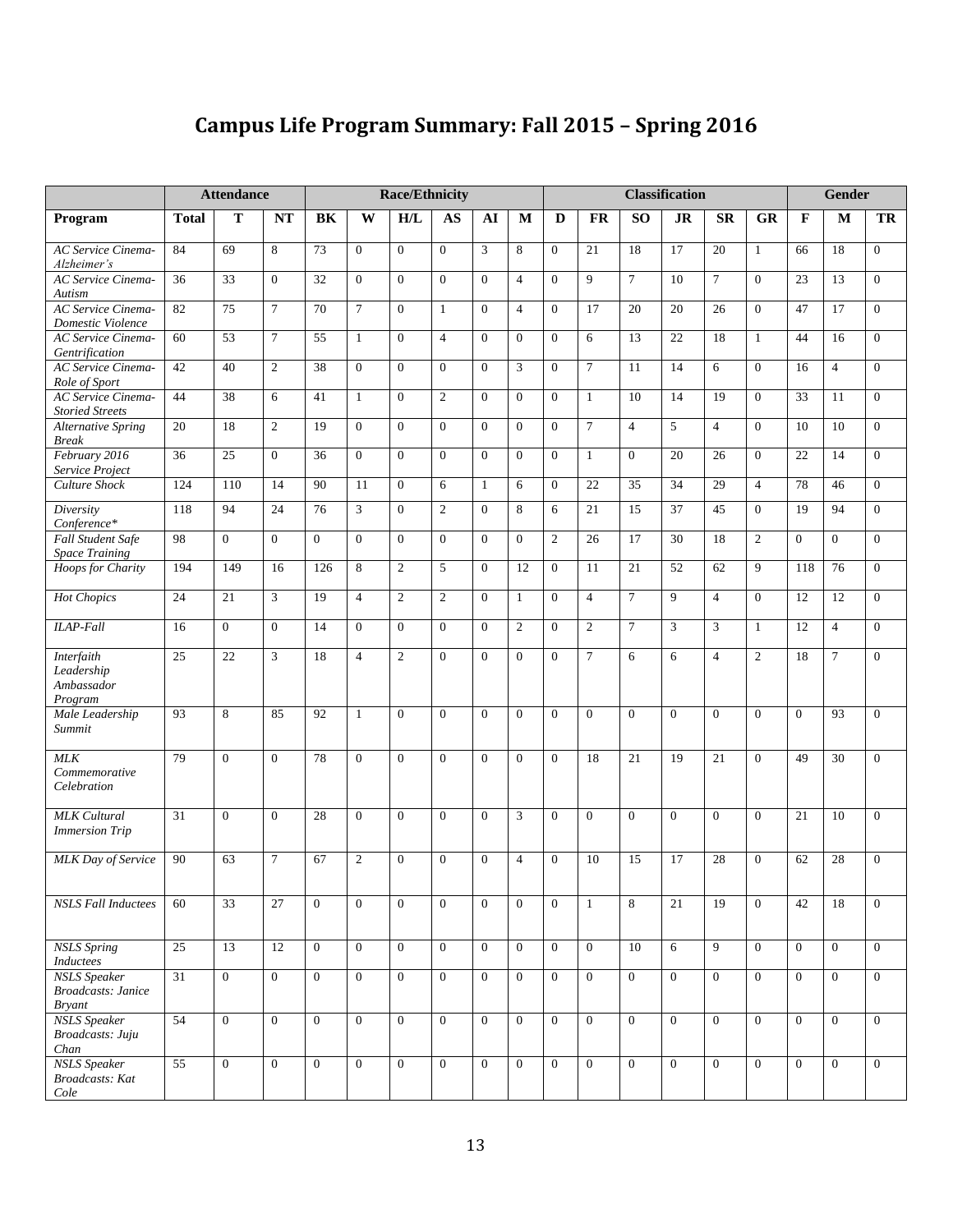|                                                            |              | <b>Attendance</b> |     | <b>Race/Ethnicity</b> |              |          |          |          | <b>Academic Classification</b> |              |                |                |                |           |           | <b>Gender</b> |                |                |
|------------------------------------------------------------|--------------|-------------------|-----|-----------------------|--------------|----------|----------|----------|--------------------------------|--------------|----------------|----------------|----------------|-----------|-----------|---------------|----------------|----------------|
|                                                            | <b>Total</b> | т                 | NT  | B                     | W            | H/L      | AS       | AI       | M                              | DE           | <b>FR</b>      | SO.            | <b>JR</b>      | <b>SR</b> | <b>GR</b> | F             | M              | TR             |
| <b>NSLS</b> Speaker<br>Broadcast:<br>Al Roker              | 85           | 45                | 40  | $\Omega$              | $\Omega$     | $\Omega$ | $\Omega$ | $\Omega$ | $\Omega$                       | $\mathbf{0}$ | 10             | 10             | 36             | 28        | $\Omega$  | 66            | 19             | $\overline{0}$ |
| <b>NSLS</b> Speaker<br>Broadcast-John<br>Maxwell           | 92           | 52                | 39  | $\Omega$              | $\mathbf{0}$ | $\Omega$ | $\Omega$ | $\Omega$ | $\mathbf{0}$                   | $\mathbf{0}$ | 11             | 14             | 39             | 27        | $\theta$  | 62            | 30             | $\overline{0}$ |
| <b>NSLS</b> Speaker<br><b>Broadcast-Jesse</b><br>Eisenberg | 79           | 44                | 35  | $\Omega$              | $\Omega$     | $\Omega$ | $\Omega$ | $\Omega$ | $\Omega$                       | $\Omega$     | 8              | 10             | 29             | 29        | $\Omega$  | 58            | 18             | $\mathbf{0}$   |
| <b>NSLS</b> Speaker<br><b>Broadcast-Joh</b><br>Leguizamo   | 35           | 25                | 10  | $\Omega$              | $\Omega$     | $\Omega$ | $\Omega$ | $\Omega$ | $\Omega$                       | $\Omega$     | $\overline{4}$ | $\overline{2}$ | 6              | 8         | $\Omega$  | 18            | 8              | $\overline{0}$ |
| Service Learning<br><i>Institute</i>                       | 39           | 21                | 18  | 36                    | $\Omega$     | $\Omega$ | $\Omega$ | $\Omega$ | 3                              |              | 10             | 12             | 14             | 2         | $\Omega$  | 27            | 12             | $\overline{0}$ |
| Sleep-out for<br>Homeless                                  | .59          | 55                | 3   | 53                    | 4            | $\Omega$ | $\Omega$ |          |                                | $\Omega$     |                | 16             | 17             | 16        | 2         | 36            | 23             | $\overline{0}$ |
| Spring Safe Space<br>Training                              | 3            | $\overline{c}$    |     | $\overline{2}$        |              | $\Omega$ | $\Omega$ | $\Omega$ | $\Omega$                       | $\Omega$     | $\Omega$       |                | $\overline{2}$ | $\Omega$  | $\Omega$  |               | $\overline{2}$ | $\mathbf{0}$   |
| <b>TOTAL</b>                                               | 1913         | 1108              | 369 | 1063                  | 47           | 6        | 22       | 5        | 59                             | 9            | 235            | 310            | 499            | 478       | 22        | 960           | 633            | $\mathbf{0}$   |

*\*Please note that the totals for each area are not completely accurate; in some instances, Campus Life did not collect data for various demographics.*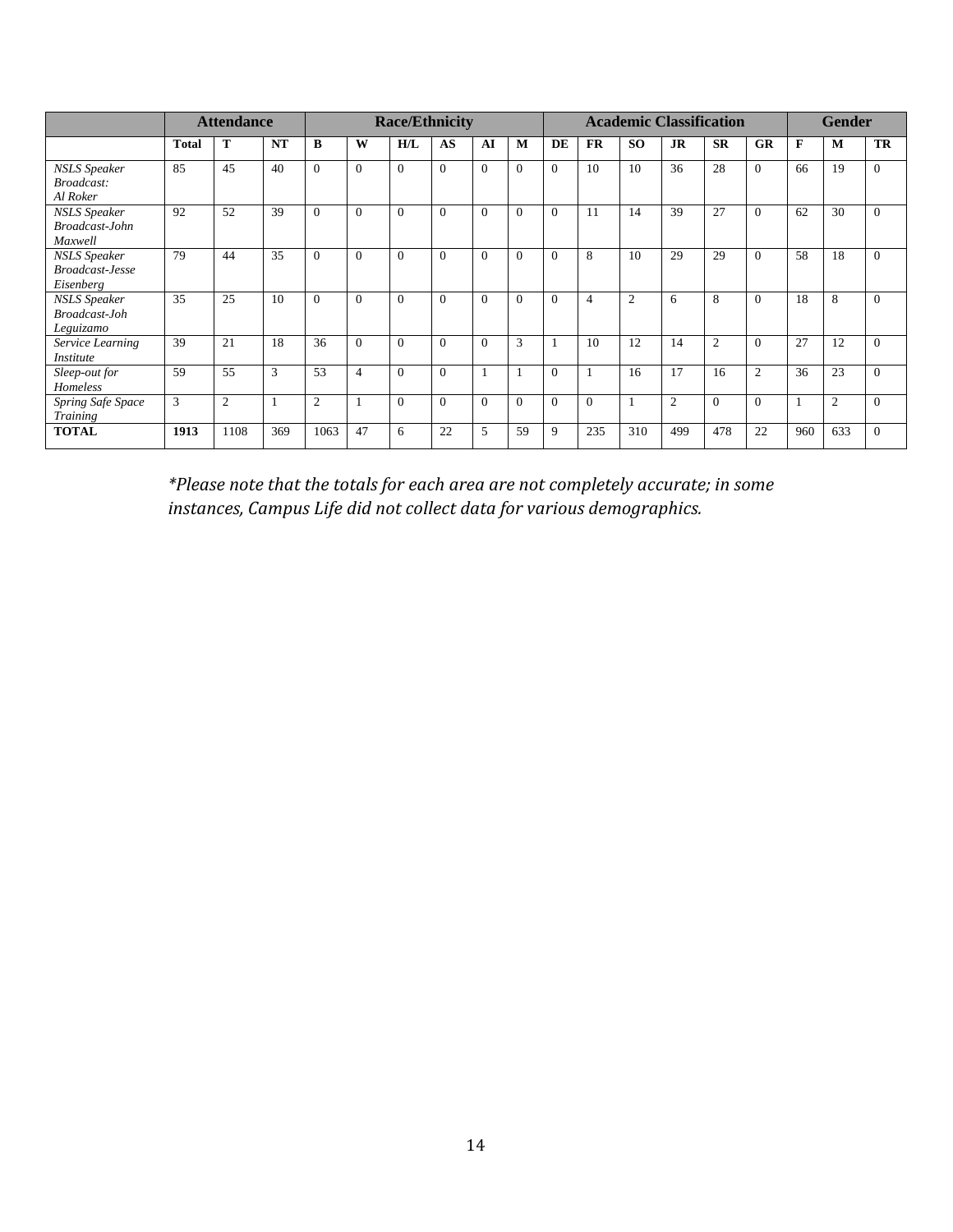# **Summary of Learning & Developmental Outcomes**

The Department of Campus Life annually measures student learning in the areas of knowledge acquisition, cognitive complexity, and interpersonal competence through their End-of-the-Year Survey. This year, 21 students responded and provided the following feedback:

| <b>Learning/Developmental Outcomes</b>                                                                                                                      | <b>Responses</b>                                                         |
|-------------------------------------------------------------------------------------------------------------------------------------------------------------|--------------------------------------------------------------------------|
| By participating in Campus Life programs, I<br>learned new information                                                                                      | 18 Strongly Agree<br>3 Agree                                             |
| I was able to apply information from<br>Campus Life programs into other areas of<br>my life (e.g., academics, social, or career)                            | 17 Strongly Agree<br>4 Agree                                             |
| Participating in Campus Life programs<br>enhanced my understanding of my own<br>personal beliefs and values                                                 | 15 Strongly Agree<br>4 Agree<br>2 Somewhat Agree                         |
| Participating in Campus Life programs<br>helped me to identify areas of personal<br>growth                                                                  | 16 Strongly Agree<br>5 Agree                                             |
| Participating in Campus Life programs<br>helped me to consider the opinions of<br>others and find value in perspectives that<br>were different from my own. | 16 Strongly Agree<br>4 Agree<br>1 Neither Agree or Disagree<br>$\bullet$ |
| Participating in Campus Life programs<br>helped me to identify issues that I am<br>passionate about and be actively engaged<br>in my community.             | 17 Agree<br>3 Agree<br>1 Neither Agree or Disagree                       |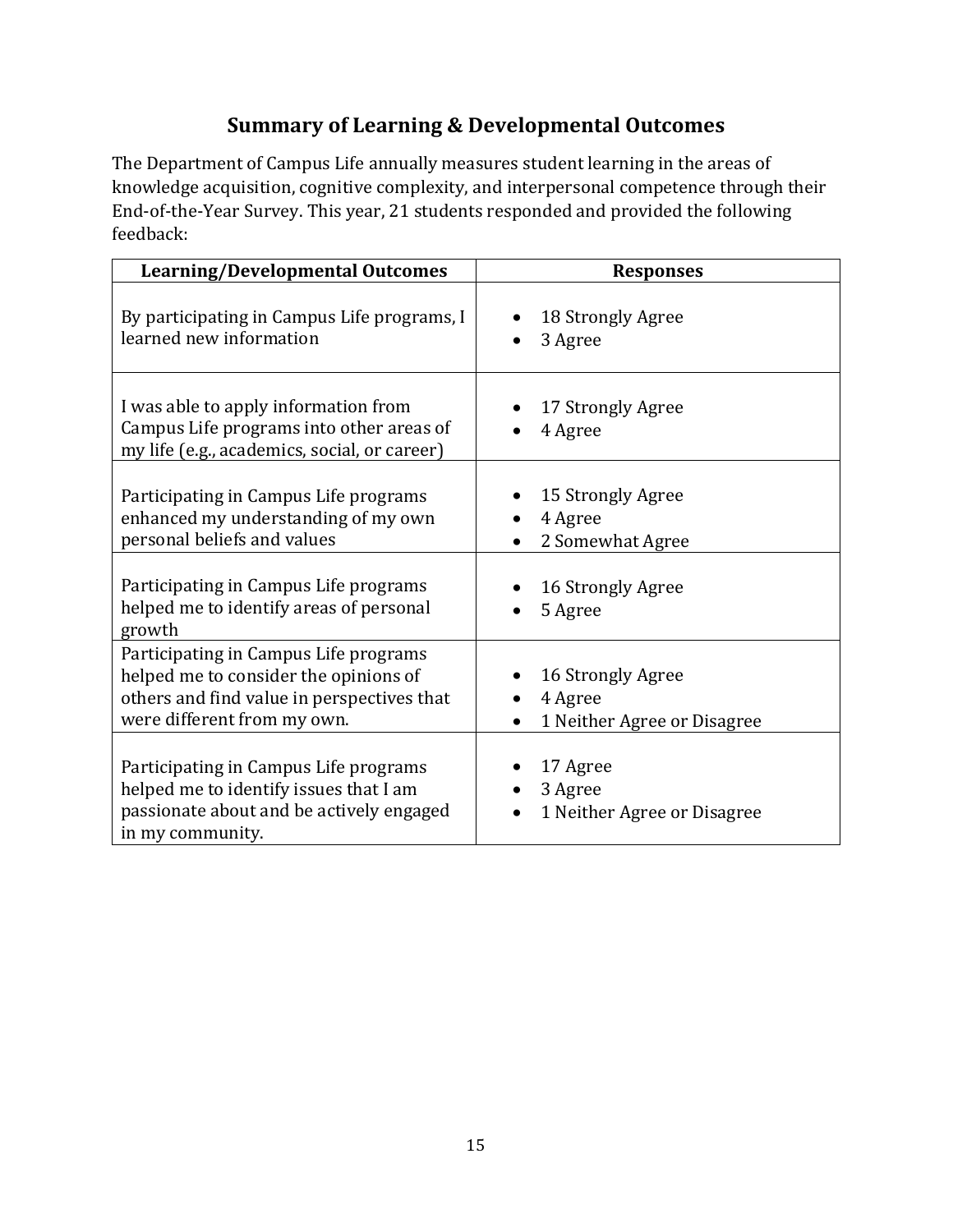# **Fraternity and Sorority Life Highlights**

#### Training:

- All members of the Greek community participated in the Annual Greek Retreat on July 25, 2015 in which they received training from their peers in the areas of Communication; Conflict Resolution; Leadership; Diversity and Acceptance; and Accountability.
- The Fraternity and Sorority Council Executive Board members attended the Student Development Day training on October 16, 2015 and sponsored by Campus Life in which training topics included Developing Your Leadership Skills and Leaving a Legacy of effective Leadership.

#### Members:

- The Greek community added 16 new members during the Fall term:
	- o 3 new members were initiated in The Fraternity of Alpha Kappa Lambda;
	- o 6 new members were initiated in Alpha Phi Alpha Fraternity, Inc.;
	- o 4 new members were initiated in Zeta Phi Beta Sorority, Inc.; and
	- o 3 new members were initiated in Sigma Gamma Rho Sorority, Inc.
	- o 12 members of the Greek community graduated during the Fall commencement exercises.
- The Greek community added 29 new members during the Spring term:
	- o 20 new members were initiated into Delta Sigma Theta Sorority, Inc.;
	- o 8 new members were initiated into Kappa Alpha Psi Fraternity, Inc.; and
	- o 1 new member was initiated into The Fraternity of Alpha Kappa Lambda.

#### Programs:

- The Fraternity and Sorority Council co-sponsored the Laker Halloween Festival with CEC and SGA on October 28, 2015. The event included an inflatable haunted house, arts and crafts, letter writing to our active duty military personnel, music and carnival-style food. The event was attended by over 300 students.
- The Fraternity and Sorority Council sponsored their annual Greek Stroll-Off in the SAC Parking Lot on October 29, 2015. The event was attended by over 200 students and alumni members of the Greek community.
- The Fraternity and Sorority Council sponsored a Geek Community Service Day on October 31 in which over 200 sandwiches were made by greek and non-greek students and donated to the Calvin Refuge Center in Clayton County.
- Four chapters (Alpha Kappa Alpha, Alpha Phi Alpha, Delta Sigma Theta, Kappa Alpha Psi) performed in the 2016 Homecoming Step Show on February 18, 2016. Alpha Phi Alpha won first place for fraternities and Delta Sigma Theta won first place for sororities.
- The Fraternity and Sorority Council raised and donated \$60.00 for the Lupus Foundation during their Greek Week and an additional \$200.00 for the American Cancer Society during Hoops for Charity (March 2016).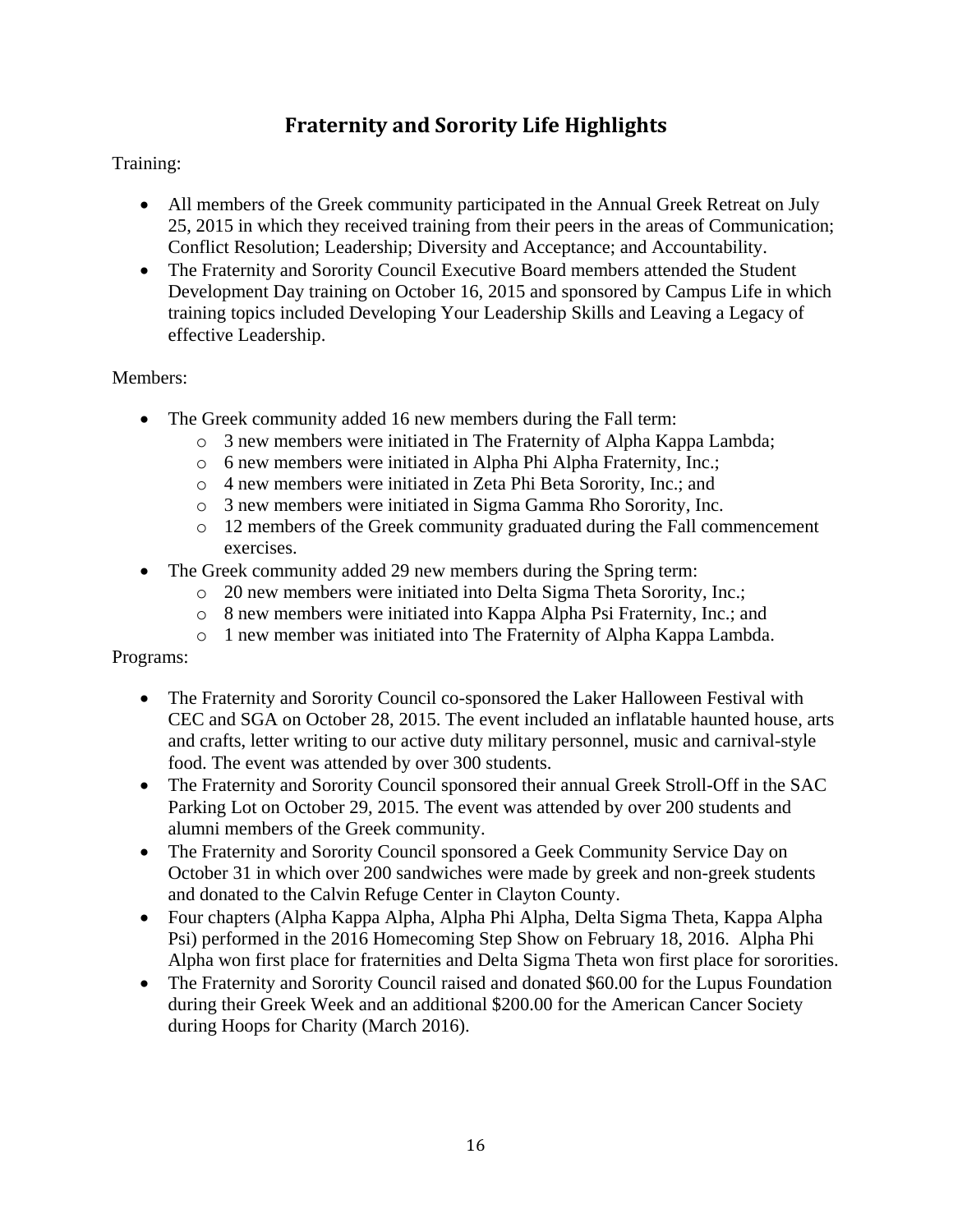• The Fraternity and Sorority Council provided a \$400.00 Laker Card Award to a student who demonstrated the values of Leadership, Scholarship, and Service. The award recipient was Ms. Destiny Battle (March 2016).

#### **Awards:**

- Outstanding Diversity Advocacy and Leadership- Tau Epsilon Chapter of Delta Sigma Theta Sorority, Inc.
- Outstanding Community Service Award- Organization- Tau Epsilon Chapter of Alpha Phi Alpha Fraternity, Inc.
- Outstanding Program/Activity of the Year- Tau Epsilon Chapter of Delta Sigma Theta Sorority, Inc.
- Outstanding Student Organization of the Year- Tau Epsilon Chapter of Alpha Phi Alpha Fraternity, Inc.
- Scholastic Achievement Award-Sorority- Sigma Sigma Chapter of Alpha Kappa Alpha Sorority, Inc.
- Scholastic Achievement Award-Fraternity- Tau Epsilon Chapter of Alpha Phi Alpha Fraternity, Inc.
- Laker Vision Award- Khalin Johnson (Alpha Kappa Alpha)

#### **Academic Performance:**

Chapters with Highest **Semester (Fall 2015)** Grade Point Average for Academic Term: **Sorority-** Alpha Kappa Alpha- 3.00 **Fraternity-** Kappa Alpha Psi- 3.04

Chapters with Highest **Semester (Spring 2016)** Grade Point Average for Academic Term: **Sorority-** Alpha Kappa Alpha- 2.98 **Fraternity-** Phi Beta Sigma- 3.20

- Chapters with Highest **Institutional** Grade Point Average for Academic Term (Fall 2015): **Sorority-** Alpha Kappa Alpha- 3.15 **Fraternity-** Alpha Phi Alpha- 2.93
- Chapters with Highest **Institutional** Grade Point Average for Academic Term (Spring 2016): **Sorority-** Delta Sigma Theta- 3.12 **Fraternity-** Phi Beta Sigma – 3.31
- **Members** with Highest Institutional Grade Point Average for Academic Term (Fall 2015): **Sorority-** Kimerly Moss - Alpha Kappa Alpha – 3.81 **Fraternity-** Calvin Burran - Alpha Kappa Lambda – 4.00
- **Members** with Highest Institutional Grade Point Average for Academic Term (Spring 2016): **Sorority-** Chinye Obata - Delta Sigma Theta- 3.75 **Fraternity-** Calvin Burran - Alpha Kappa Lambda – 4.00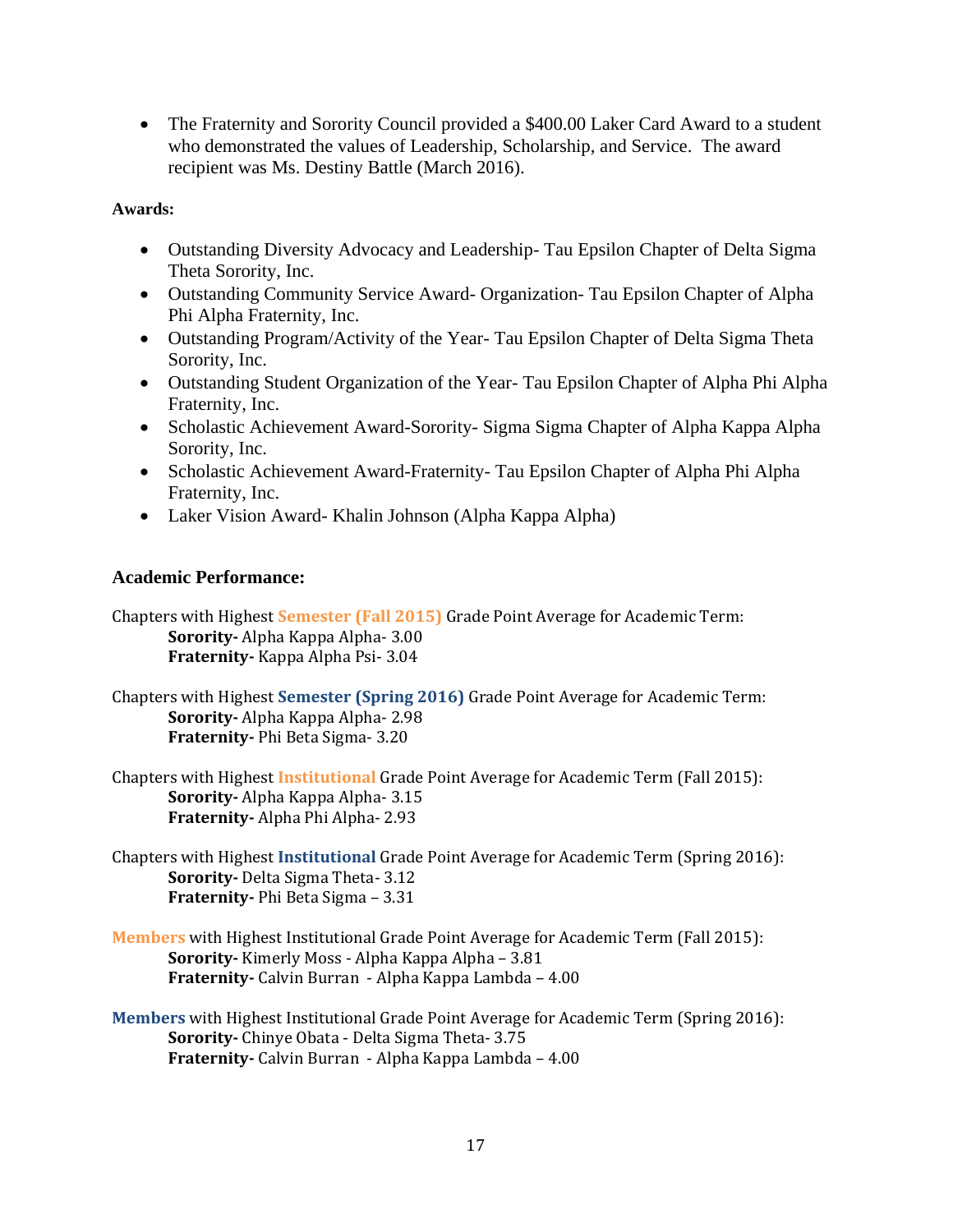| Chapter                             | <b>Members</b> | Hours        | Semester<br>GPA | Institution<br><b>GPA</b> |
|-------------------------------------|----------------|--------------|-----------------|---------------------------|
| Alpha Kappa Alpha Sorority, Inc.    |                |              |                 |                           |
| <b>Fall 2015</b>                    | 18             | 13.50        | 3.00            | 3.15                      |
| Spring 2016                         | 15             | 12.27        | 2.98            | 3.10                      |
|                                     |                |              |                 |                           |
| Delta Sigma Theta Sorority, Inc.    |                |              |                 |                           |
| <b>Fall 2015</b>                    | 8              | 12.25        | 2.47            | 3.10                      |
| Spring 2016                         | 28             | 12.04        | 2.83            | 3.12                      |
| Sigma Gamma Rho Inc.                |                |              |                 |                           |
| <b>Fall 2015</b>                    | 8              | 11.65        | 2.90            | 2.93                      |
| Spring 2016                         | 6              | 11.50        | 2.85            | 2.85                      |
| Zeta Phi Beta Sorority, Inc.        |                |              |                 |                           |
| <b>Fall 2015</b>                    | 8              | 13.00        | 2.93            | 3.06                      |
| Spring 2016                         | 8              | 13.63        | 2.90            | 3.06                      |
| <b>Total Sorority</b>               |                |              |                 |                           |
| <b>Fall 2015</b>                    | 42             | 12.60        | 2.83            | 3.06                      |
| Spring 2016                         | 57             | 12.36        | 2.89            | 3.03                      |
| Clayton State University- ALL WOMEN |                |              |                 |                           |
| <b>Fall 2015</b>                    |                |              | 2.74            | 2.86                      |
| Spring 2016                         |                |              | 2.75            | 2.86                      |
| Alpha Kappa Lambda Fraternity       |                |              |                 |                           |
| <b>Fall 2015</b>                    | 16             | 10.31        | 2.65            | 2.85                      |
| Spring 2016                         | 17             | 9.38         | 2.58            | 2.86                      |
| Alpha Phi Alpha Fraternity, Inc.    |                |              |                 |                           |
| <b>Fall 2015</b>                    | 9              | 13.11        | 2.74            | 2.93                      |
| Spring 2016                         | 9              | 13.56        | 2.76            | 2.91                      |
| Kappa Alpha Psi Fraternity, Inc.    |                |              |                 |                           |
| <b>Fall 2015</b>                    | 4              | 9.75         | 3.04            | 2.73                      |
| Spring 2016                         | 12             | 11.58        | 2.28            | 2.68                      |
| Phi Beta Sigma Fraternity, Inc.     |                |              |                 |                           |
| <b>Fall 2015</b>                    | 4              | 7.50         | 2.25            | 2.66                      |
| Spring 2016                         | $\mathbf{1}$   | 15.00        | 3.20            | 3.31                      |
| <b>Total Fraternity</b>             |                |              |                 |                           |
| Fall 2015                           | 33             | 10.17        | 2.67            | 2.79                      |
| Spring 2016                         | 37             | 12.38        | 2.71            | 2.94                      |
| Clayton State University-ALL MEN    |                |              |                 |                           |
| <b>Fall 2015</b>                    |                |              | 2.59            | 2.75                      |
| Spring 2016                         |                |              | 2.57            | 2.76                      |
| <b>ALL GREEK</b>                    |                |              |                 |                           |
| <b>Fall 2015</b>                    | 75             | <b>11.38</b> | 2.75            | 2.93                      |
| <b>Spring 2016</b>                  | 94             | 12.37        | 2.80            | 2.99                      |
| <b>CLAYTON STATE UNIVERSITY</b>     |                |              |                 |                           |
| <b>Fall 2015</b>                    |                |              | 2.70            | 2.82                      |
| <b>Spring 2016</b>                  |                |              | 2.69            | 2.83                      |

#### **FRATERNITY AND SORORITY LIFE GRADE REPORT SUMMARY**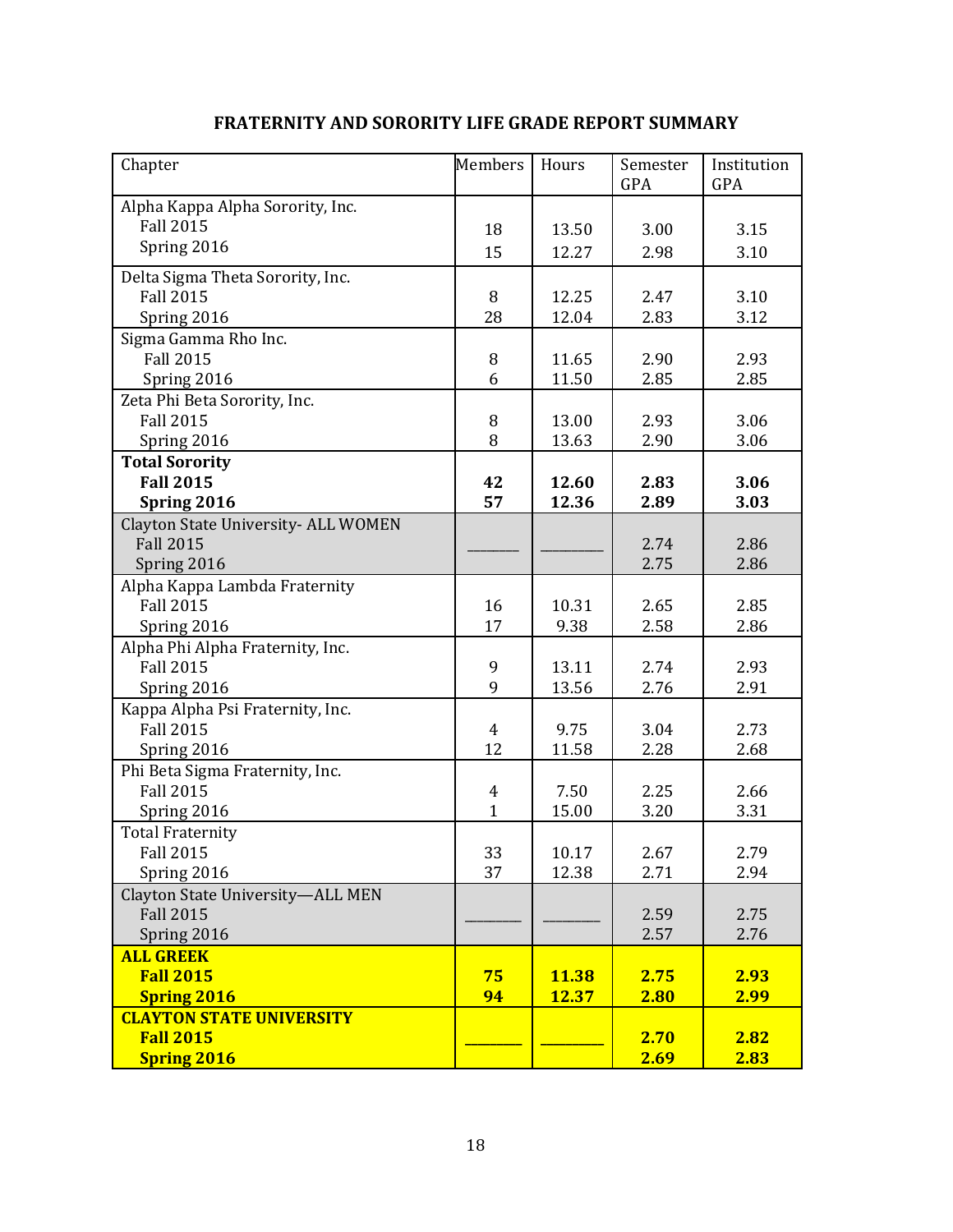# **Points of Pride**

The Department of Campus facilitated a total of 25 presentations focusing on the areas of diversity, leadership, and civic engagement.

| <b>Staff Member</b> | <b>Presentation Title</b>                                                                                                                                                                                                                                                                                                                                                                                                                                                                                                                                                                                                                                                                                                                                                                                                                                                                                                                                                                                                                                                                                                                                                                                                                                                                                                                                                                                                                                                                                              |
|---------------------|------------------------------------------------------------------------------------------------------------------------------------------------------------------------------------------------------------------------------------------------------------------------------------------------------------------------------------------------------------------------------------------------------------------------------------------------------------------------------------------------------------------------------------------------------------------------------------------------------------------------------------------------------------------------------------------------------------------------------------------------------------------------------------------------------------------------------------------------------------------------------------------------------------------------------------------------------------------------------------------------------------------------------------------------------------------------------------------------------------------------------------------------------------------------------------------------------------------------------------------------------------------------------------------------------------------------------------------------------------------------------------------------------------------------------------------------------------------------------------------------------------------------|
| Campus Life Team    | "#BeInvolved" at the Annual Start Smart Conference<br>$\bullet$                                                                                                                                                                                                                                                                                                                                                                                                                                                                                                                                                                                                                                                                                                                                                                                                                                                                                                                                                                                                                                                                                                                                                                                                                                                                                                                                                                                                                                                        |
| LaShanda Hardin     | "Get Involved, Building a Legacy," Ms. Jada Mitchell's CSU 1022 class<br>$\bullet$<br>"The Tangible and Intangible Benefits of Volunteering," Ms. Atawanna Royal's CSU<br>$\bullet$<br>1022 class                                                                                                                                                                                                                                                                                                                                                                                                                                                                                                                                                                                                                                                                                                                                                                                                                                                                                                                                                                                                                                                                                                                                                                                                                                                                                                                      |
|                     | "The Tangible and Intangible Benefits of Volunteering," Ms. Atawanna Royal and<br>$\bullet$<br>Mr. Wayne Strother's CSU 1022 class                                                                                                                                                                                                                                                                                                                                                                                                                                                                                                                                                                                                                                                                                                                                                                                                                                                                                                                                                                                                                                                                                                                                                                                                                                                                                                                                                                                     |
|                     | Building a Culture of Engagement: The Service Learning Institute Model, Gulf South<br>$\bullet$<br>Summit on Community Engagement, Savannah, GA                                                                                                                                                                                                                                                                                                                                                                                                                                                                                                                                                                                                                                                                                                                                                                                                                                                                                                                                                                                                                                                                                                                                                                                                                                                                                                                                                                        |
| Natasha Hutson      | "Building Partnerships for Community Engagement Initiatives," PACE Faculty<br>$\bullet$<br>Academy<br>"Piecing Together the Leadership Puzzle," Clayton Chamber of Commerce,<br>$\bullet$<br>Leadership Clayton<br>"Team Development through Understanding Roles and Group Dynamics," CSU<br>$\bullet$                                                                                                                                                                                                                                                                                                                                                                                                                                                                                                                                                                                                                                                                                                                                                                                                                                                                                                                                                                                                                                                                                                                                                                                                                 |
|                     | <b>Accounting Department</b><br>Building a Culture of Engagement: The Service Learning Institute Model, Gulf South<br>Summit on Community Engagement, Savannah, GA                                                                                                                                                                                                                                                                                                                                                                                                                                                                                                                                                                                                                                                                                                                                                                                                                                                                                                                                                                                                                                                                                                                                                                                                                                                                                                                                                     |
| Lakiesa Rawlinson   | "Appreciating Diversity," Dr. Daddona's CSU 1022 class<br>$\bullet$<br>"Appreciating Diversity," Mr. Steven Jenkin's CSU 1022 class<br>$\bullet$<br>"Appreciating Diversity," Ms. Atawanna Royal's CSU 1022 class<br>$\bullet$<br>"Appreciating Diversity," Ms. Atawanna Royal and Mr. Wayne Strother's CSU 1022<br>$\bullet$<br>class<br>"Becoming a Multicultural Competent Professional," Clayton County District<br>$\bullet$<br>Attorney's Office<br>"Becoming a Multicultural Competent Resident Assistant," Housing and Residence<br>$\bullet$<br>Life<br>"Becoming a Multicultural Competent Student Leader" PACE Mentors<br>$\bullet$<br>"Post Caitlyn Jenner and Ferguson: Using Social Justice Strategies to Inspire, Teach,<br>$\bullet$<br>and Touch the Campus Community," 2015 Southern Association for College<br>Student Affairs Conference, Greenville, South Carolina<br>Social Justice Lecture, Dr. Patricia Smith's graduate-level English course<br>#Studentorgempire. "Be a Boss. Act like Leader. Build an Empire," RESET Student<br>$\bullet$<br>Safe Space Training, CSU students<br>"The Blue Print to Mentoring," AmeriCorps Members<br>"The Blue Print to Mentoring," Freshman Leadership and Involvement Program<br>$\bullet$<br>"Using Social Justice Pedagogies to Build Community and Foster Change During<br>$\bullet$<br>Social Unrest," 2015 National Association for Student Personnel Administrators'<br>Multicultural Institute<br>Safe Space Training, English Department<br>٠ |
| Atawanna Royal      | "Building Bridges with Our Deepest Identity: Exploring the Interfaith Movement of<br>$\bullet$<br>Building Religious Pluralism through the Interfaith Leadership Ambassador<br>Program," 2015 Diversity and Leadership Conference                                                                                                                                                                                                                                                                                                                                                                                                                                                                                                                                                                                                                                                                                                                                                                                                                                                                                                                                                                                                                                                                                                                                                                                                                                                                                      |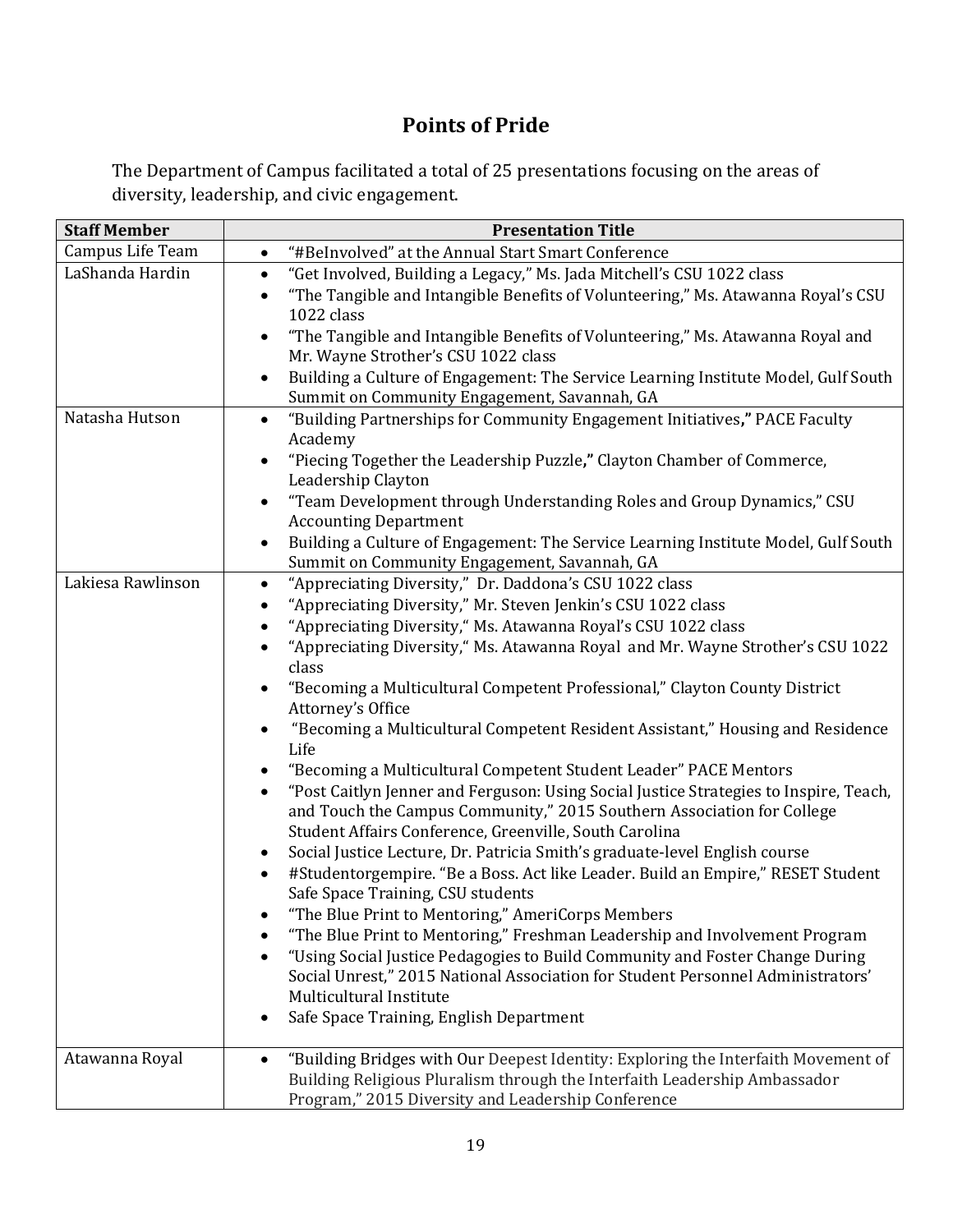|                | "Delegation and Communication," RESET                                                  |
|----------------|----------------------------------------------------------------------------------------|
|                | "Exclusively Inclusive: Creating a Truly Inclusive Campus Community, 2015<br>$\bullet$ |
|                | Diversity and Leadership Conference                                                    |
|                | "The Setup," Student Leaders Development Day<br>$\bullet$                              |
| Jennifer Welch | Building a Culture of Engagement: The Service Learning Institute Model, Gulf South     |
|                | Summit on Community Engagement, Savannah, GA                                           |
|                | Service the AmeriWay: An Introduction to the AmeriCorps National Service<br>$\bullet$  |
|                | Program, Gulf South Summit on Community Engagement, Savannah, GA                       |

#### **In addition to presenting across campus, in the community, and at professional conferences, the Campus Life and Student Activities Center team served on a total of 19 campus-wide committees.**

| <b>Staff Member</b>   | <b>Campus Committee (s):</b>                                                                                                                                                                                                                                 |
|-----------------------|--------------------------------------------------------------------------------------------------------------------------------------------------------------------------------------------------------------------------------------------------------------|
| <b>Tony Berry</b>     | <b>Commencement Committee</b>                                                                                                                                                                                                                                |
| <b>Amber Cutter</b>   | <b>Conference Services and Events Committee</b>                                                                                                                                                                                                              |
| LaShanda Hardin       | Civic Engagement Conference<br>$\bullet$                                                                                                                                                                                                                     |
| <b>Natasha Hutson</b> | Advisory Board for National Society for<br>Leadership and Success<br><b>Card Swipe Committee</b><br><b>Homecoming Committee</b><br><b>PACE Implementation Committee</b><br>Leadership Clayton Advisory Board<br><b>University Hearing Panel</b><br>$\bullet$ |
| Lakiesa Rawlinson     | Arts and Sciences Dean's and Diversity<br>$\bullet$<br>Committee<br>Associate Director of Housing and Residence<br>Life Search Committee<br>Division of Student Affairs Assessment Team<br>Latino-Hispanic Task Force<br><b>University Hearing Panel</b>     |
| Atawanna Royal        | <b>Commencement Committee</b><br>$\bullet$<br><b>EDGE Strategic Planning Committee</b><br>٠<br>President's Making Things Better Awards<br>Committee<br><b>Sexual Assault Task Force</b><br><b>Staff Council</b>                                              |